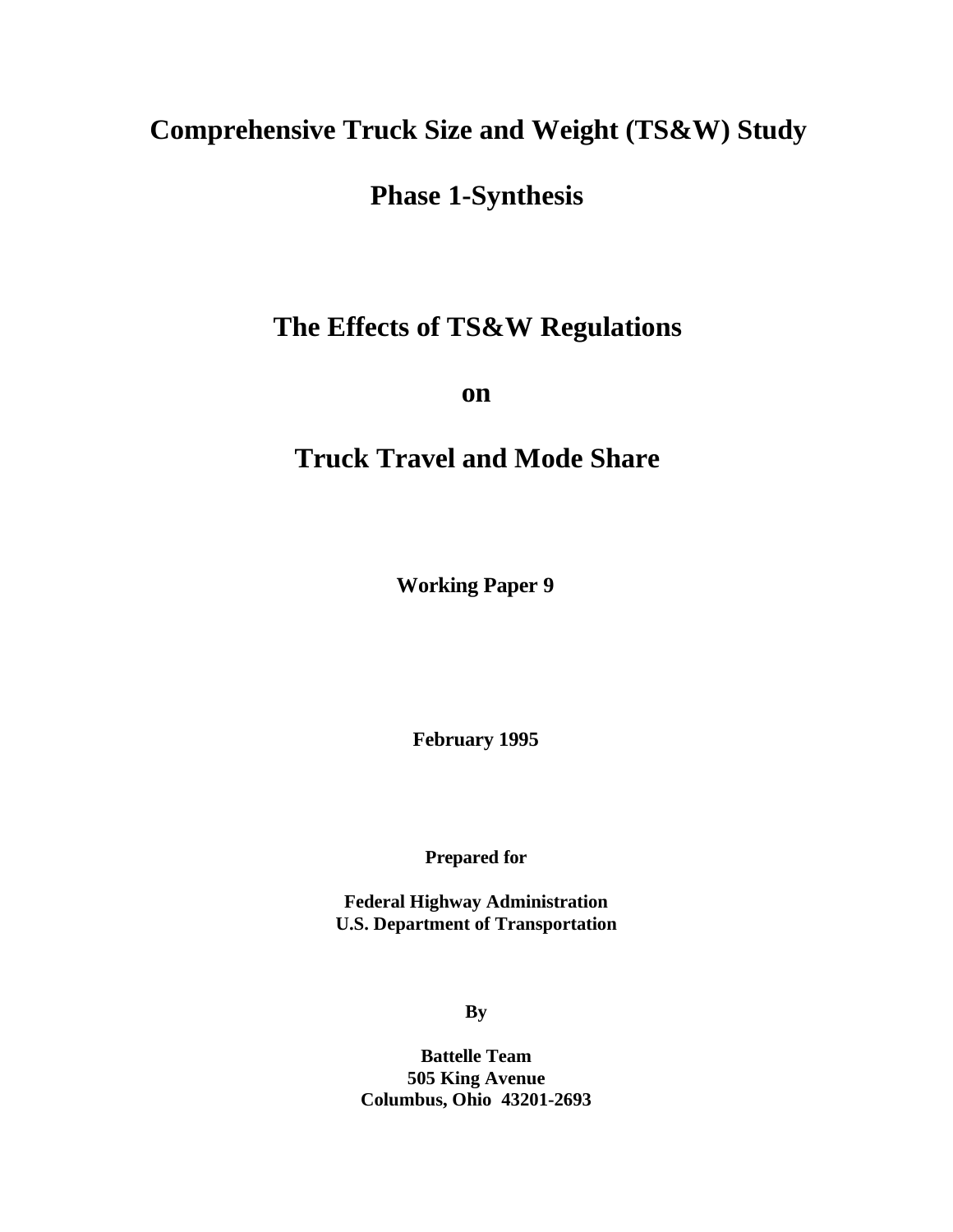# **Comprehensive Truck Size and Weight (TS&W) Study**

# **Phase 1—Synthesis**

# **Working Paper 9—The Effects of TS&W Regulations on Truck Travel and Mode Share**

The Federal Highway Administration (FHWA) has recently embarked on a major study of potential changes in Federal policy relating to truck size and weight. The intention of this working paper is to provide researchers and policy analysts involved in this study, or in other studies of state or Federal size and weight policy, with as much information about estimating the effects of potential policy changes on usage of alternative truck configurations and on modal diversion as it is practical to assemble within a limited period of time.

The first section of this paper contains an extended discussion of the ways in which size and weight policy affects vehicle usage and modal diversion. The second section provides a brief discussion of several areas requiring more investigation. The concluding section contains a bibliography of material relating to issues addressed in this report. Two documents that were newly reviewed in the course of preparing this working paper are discussed at some length in Sections 1.2(a) and (c), and all other such documents are annotated briefly in the bibliography. More basic references are listed in the bibliography without annotation, and the more important of these are referenced in the text where appropriate.

# **1.0 Technical Relationships of Policy Consequence Concerning Truck Usage and Mode Share**

This section contains four major subsections. The first three subsections provide general information for estimating how changes in transport costs for various truck configurations (discussed in Working Paper 7) are likely to affect the configurations used, modal diversion between truck and rail, and overall usage of trucks. The fourth subsection provides a brief summary of the estimated effects on truck and rail usage resulting from 18 potential truck size and weight policy changes analyzed in previous studies funded by the FHWA, the Transportation Research Board (TRB), and the Trucking Institute (TRI) (Sydec, *et al.*, 1989, 1990, 1991 and 1993).

# **1.1 Vehicle Configurations Used**

The effect of changes in truck size and weight regulations on the vehicle configurations currently used for different hauls depends both on perceived total logistics costs for use of the affected configurations (discussed in Working Paper 7 and 8) and on whether or not the hauls are made by vehicles that are in dedicated service to a limited set of hauls (discussed below).

In the case of a set of hauls that are made by vehicles that are in dedicated service to these hauls, the vehicle configuration most likely to be used is one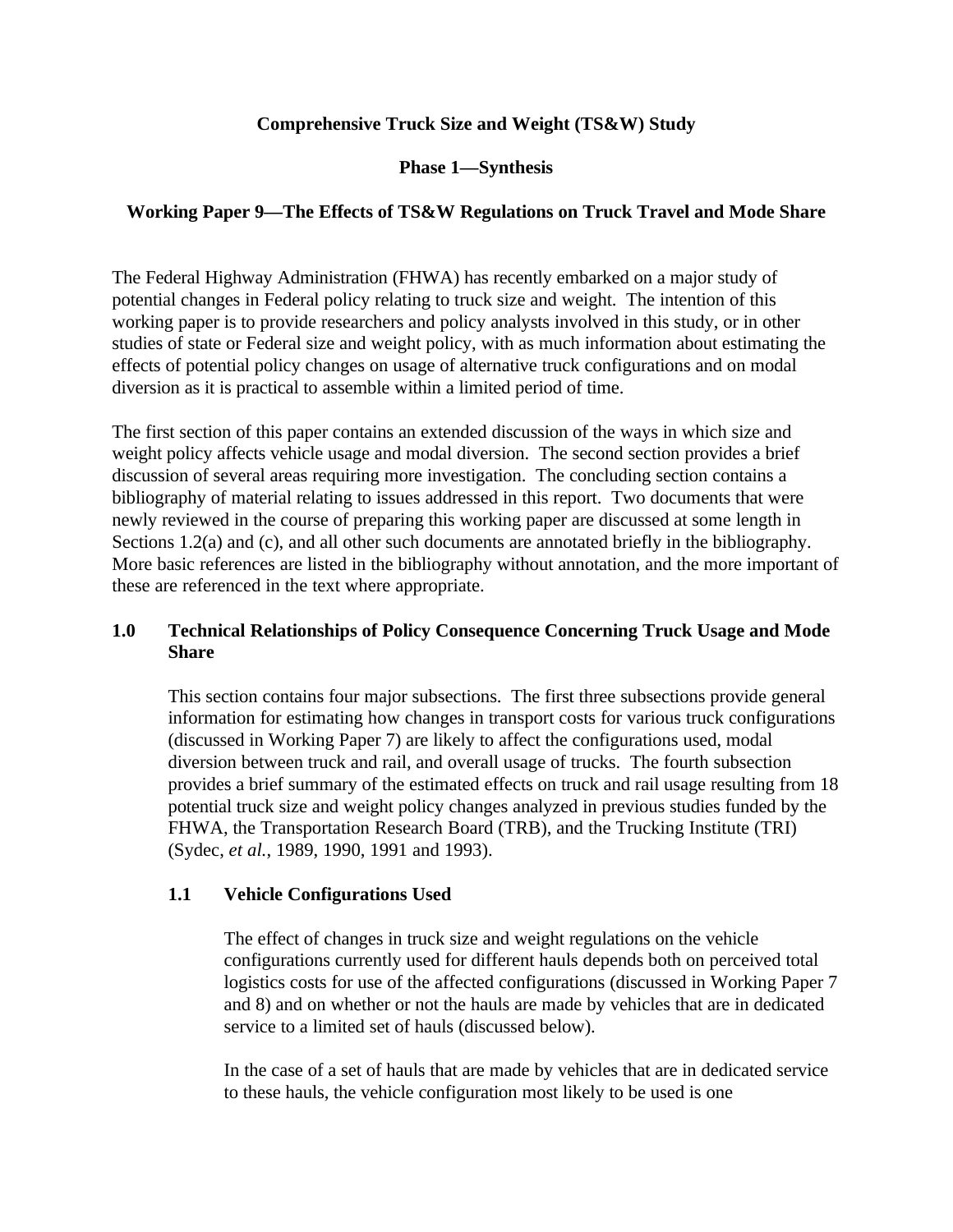that minimizes perceived total logistics costs, allowing for the effect of equipment availability. These hauls frequently consist of the transport of natural resources from a small set of origins to a single destination. Since these weight-limited commodities generally are shipped in very large volumes, the most efficient vehicle usually is one that is allowed to provide reasonably direct origin-to-destination service with heavy payloads. Increases in GVW limits will result in a shift to vehicles that are best able to take advantage of the higher weight limits. In some cases, a set of related movements might be divided into two (or more) subsets to allow optimal matching of configurations with the size and weight limits on the routes to be served.

A shift in configurations for carrying such a set of natural-resource movements would be likely to occur over a period of several years, both because it would take some time to produce the larger vehicles and because it usually would be more efficient to continue using existing lower-payload vehicles until they wear out than to retire them prematurely. Equipment availability also affects the vehicles used for a set of seasonal hauls (e.g., for grain), since there may be an advantage to using conventional vehicles that are efficient for applications in the off season rather than more specialized vehicles that are more efficient for the seasonal hauls but relatively inefficient for the other hauls.

Private carriers that perform no for-hire carriage and serve only a known set of destinations are another source of dedicated hauls. Total logistics costs for carriers with exclusively cube-limited loads generally are minimized by using large vehicles (e.g., 53-foot and 57-foot semitrailers), while total logistics costs for carriers with exclusively weight-limited loads generally are minimized by using vehicles with high payload weight capacity.

From a carrier's perspective, the choice of vehicle becomes more complicated when it is to be used for a set of hauls that is not known in advance and that may have different weight/cube-limited characteristics and different length and weight restrictions on the routes to be used. Five-axle, 48-foot semitrailers are relatively efficient for carrying both weight and cube-limited loads, but other configurations frequently are more advantageous for some hauls but less advantageous for others.

Carriers that choose to include one or more of the alternative configurations in their fleet must adopt a vehicle-utilization policy that is appropriate for serving a market in which all hauls cannot be handled with equal efficiency. The benefits of using, for example, a 53-foot semi instead of a 48 exist only when cube-limited loads are carried on reasonably direct routes from origin to destination. Shippers charged by the trailerload may reject 53-foot semitrailers for weight-limited commodities unless they receive a rate reduction to compensate for the reduced load-carrying capacity of the longer trailers. On the other hand, obtaining cube-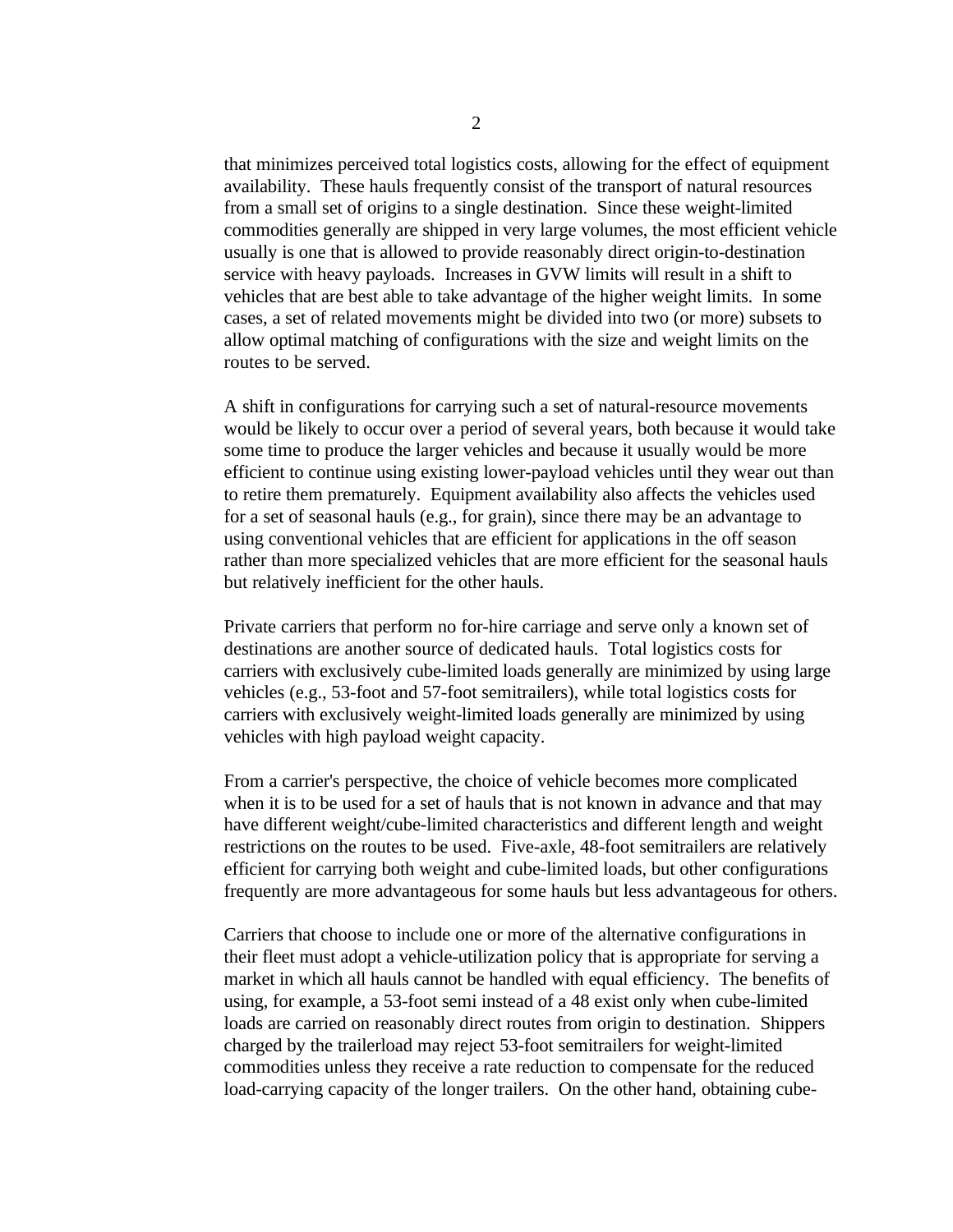limited backhauls for such trailers may require some increase in empty mileage operated between hauls. Accordingly, when such vehicles are used to provide forhire service to a set of shippers that has not been predetermined, some inefficiencies in utilization will result, and the overall reduction in transport costs will be somewhat less than occurs when such vehicles are used to provide dedicated service to a known set of cube-limited hauls.

The above example indicates that configurations used for shipments made by vehicles that are not in dedicated service need not always be the ones that *appear* to be most efficient for the shipment. In order to improve the efficiency of individual carriers, some weight-limited shipments may be carried by vehicles designed for cube-limited loads, and some cube-limited shipments may be carried in vehicles designed for weight-limited loads.

The issue of which vehicle configuration would be used for specific hauls becomes even more complex if non-door-to-door configurations, such as twin 48s, are allowed on a moderately extensive network of high-quality roads. A shipment with a payload maximum of about 41,000 pounds might be tendered in a 48-foot trailer to a carrier that operates turnpike doubles. However, if the shipment requires expedited service, whether or not the trailer would actually be operated in the twin-48 configuration on that part of the route on which such operation is allowed would depend on the timely availability of other trailers moving in the same general direction. Also, whether or not the shipment would even be tendered in this form depends on the rates charged for providing expedited service for such trailers (a complex subject discussed in Section 1.5(b) of Working Paper 7), as well as on the length of haul and on specific characteristics of the portion of the twin-48 network to be used. Longer trailers might prove more attractive for cubelimited shipments, while 48-foot trailers loaded to 50,000 pounds might prove more attractive for weight-limited shipments.

#### **1.2 Modal Diversion**

The effect of changes in truck size and weight regulations on diversion between rail and truck depends on the effect that these changes have on total logistics costs (TLC) of rail-competitive truck movements and on how they compare with total logistics costs for rail carload and rail intermodal services. In general, changes that reduce TLC for some truck movements may result in some diversion to truck from rail carload and rail intermodal, while changes that increase TLC for some truck movements may have the opposite effect. Changes that affect the cost of draying trailers and containers to and from intermodal terminals may also result in some diversion between rail carload and intermodal service; however, this effect need only be analyzed when significant changes in drayage costs are anticipated.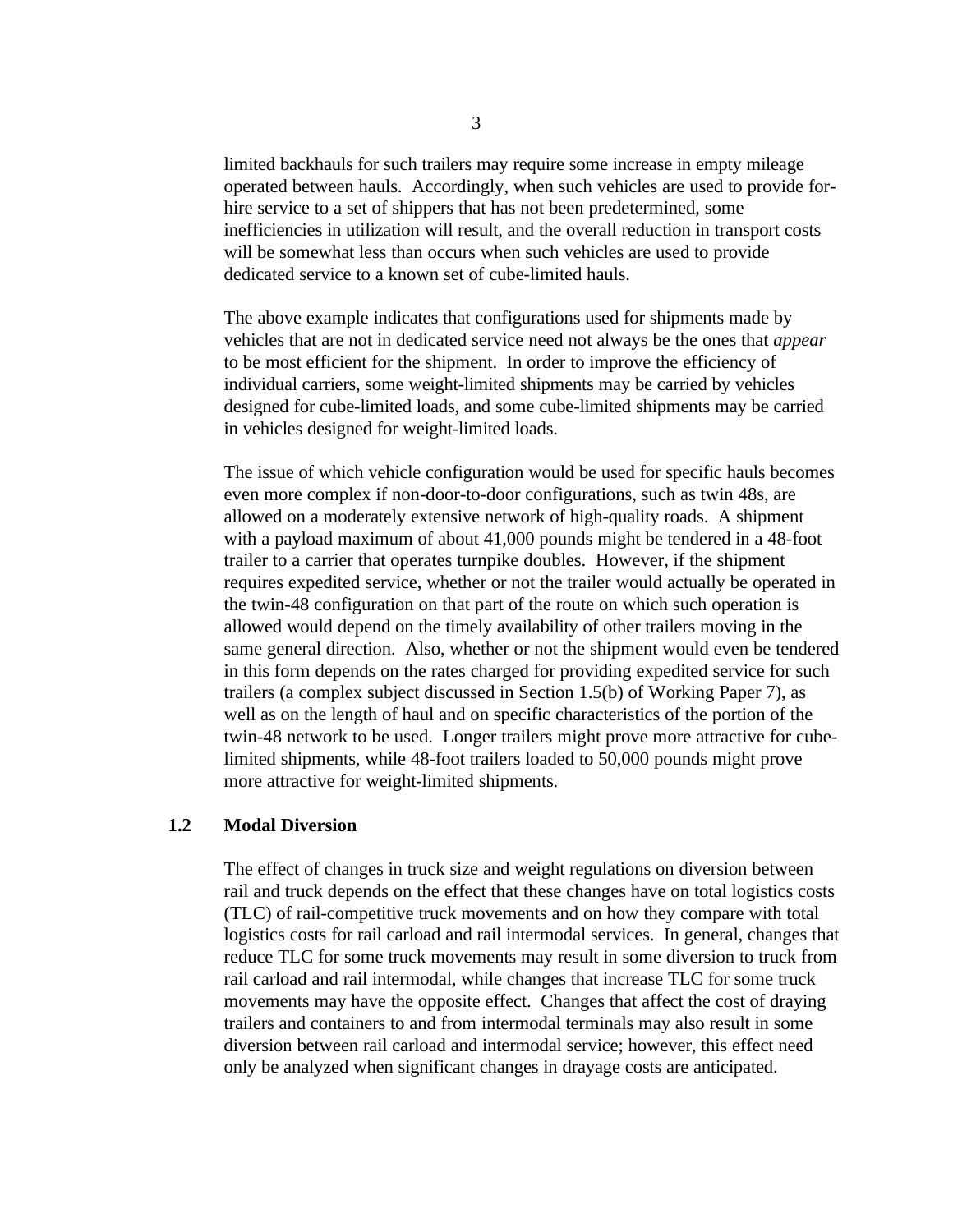Potential modal diversion can be estimated using either disaggregate data for a sample of potentially affected movements or more aggregate data in which the total volume of such movements has been summarized by one or more key variables, such as by commodity. The aggregate approach is substantially easier and less expensive to apply, though the disaggregate approach is potentially more accurate. The aggregate approach is discussed in the first subsection below. Two computer models for analyzing disaggregate data are discussed in the following two subsections and critiqued more fully in the appendix.

#### **(a) Aggregate Data**

The most relevant modal-diversion study using aggregate data that we have identified was performed by Jones, Nix and Schwier (1990). This study developed two sets of estimates of modal diversion resulting from changes in truck costs per ton-mile for three different potential changes in tax policy. Both sets of results were derived using estimates of the crosselasticities of railroad revenue and railroad ton-miles relative to changes in truck costs.

One set of results was obtained by deriving implicit cross-elasticities from high and low estimates of modal diversion previously provided to the Roads and Transport Association of Canada (RTAC) by the Canadian National (CN) and Canadian Pacific (CP) railways (Irwin and Barton, 1987). Evidently, one set of cross-elasticities was applied to all traffic currently carried by the CN without regard to commodity, and a second set was applied to all traffic carried by the CP.

The second set of results was obtained using elasticities developed by commodity, for 18 commodity groups, by the Association of American Railroads  $(AAR)$ <sup>1</sup>. The AAR elasticities vary with the size of the change in costs as well as with commodity group.

Jones, Nix and Schwier also make brief reference to two substantially older sources of cross-elasticities, $\frac{2}{3}$  and they reproduce cross-elasticities from one

<sup>&</sup>lt;sup>1</sup> The AAR cross elasticities were developed by AAR in 1989 using the results of a run of the Intermodal Competition Model (ICM) that is not described in Jones, Nix and Schwier. The ICM is discussed in the next subsection of this paper.

R.E. Turner, *Freight Mode Selection in Canada*, Canadian Institute of Guided Ground 2 Transport, Kingston, Ontario, 1975; and T.H. Oum, *Demand for Freight Transportation with a Special Emphasis on Mode Choice in Canada*, University of British Columbia, Vancouver, 1980.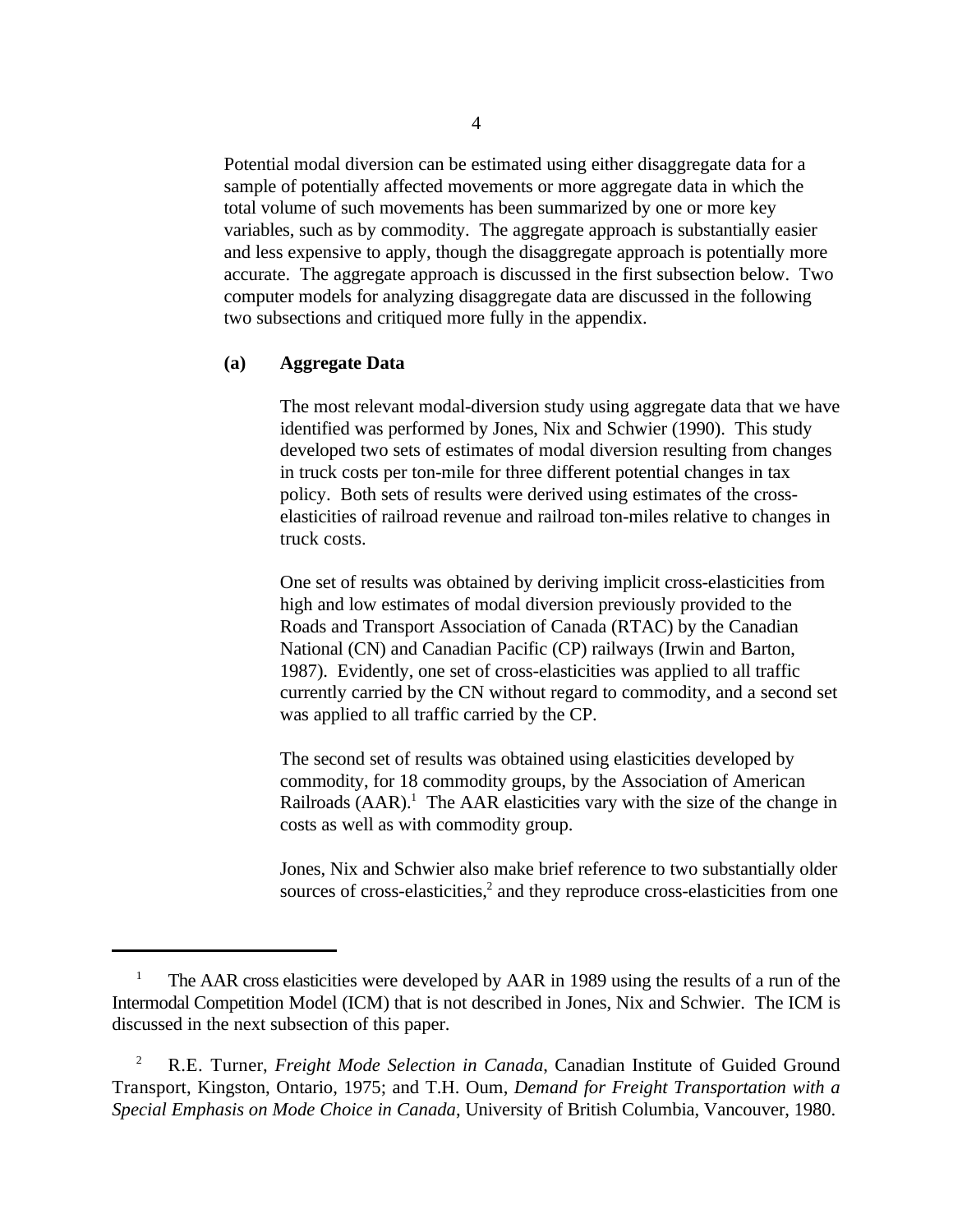of these sources; however, they do not use data from either of these sources.

The AAR elasticities produced estimates of revenue diversion that were up to 40 percent higher than did the CN/CP elasticities, and estimates of tonmile diversion that were about twice as large as those produced by the CN/CP elasticities. The most likely reason for these striking differences is differences in the original estimates of modal diversion from which the cross-elasticities were derived. Other possible reasons are differences in the character of the road system in the United States and Canada, and differences in the character (commodity value, length of haul, etc.) of the movements in the individual commodity groups in the two countries.

The differences in the two sets of results illustrate an important limitation in the use of this type of analysis — the results are only as good as the crosselasticities used. A related issue is the degree to which the scenario to be analyzed is similar to the one used in developing the cross-elasticities. In particular, if the cross-elasticities are expressed relative to transport costs (rather than relative to total logistics costs), do both scenarios generate similar changes in non-transport logistics costs for truck transport? (Many size and weight policy changes affect inventory costs, but changes in transport tax policy generally do not.) Also, do both scenarios apply uniformly to all types of hauls, or does one apply primarily to relatively diversible traffic (e.g., medium and long-haul traffic) and the other primarily to less diversible traffic?

#### **(b) The Intermodal Competition Model**

The most commonly used tool for estimating modal diversion from disaggregate data is the AAR's proprietary Intermodal Competition Model (ICM) (Dennis, 1988). This model is designed to analyze a sample of actual rail movements, taken from the ICC Carload Waybill Sample,<sup>3</sup> and, for these movements, to estimate which will be diverted to truck, which will be retained as a result of competitive railroad rate reductions, and which will be unaffected by the reductions in truck transport costs. The most recent version of this model (with which we have very little familiarity) also is capable of analyzing the effects of increased truck costs on railroad rates charged on existing truck-competitive rail movements and

The ICC Carload Waybill Sample consists of a systematic sample of waybills for railroad 3 shipments terminating on Class I railroads in the United States.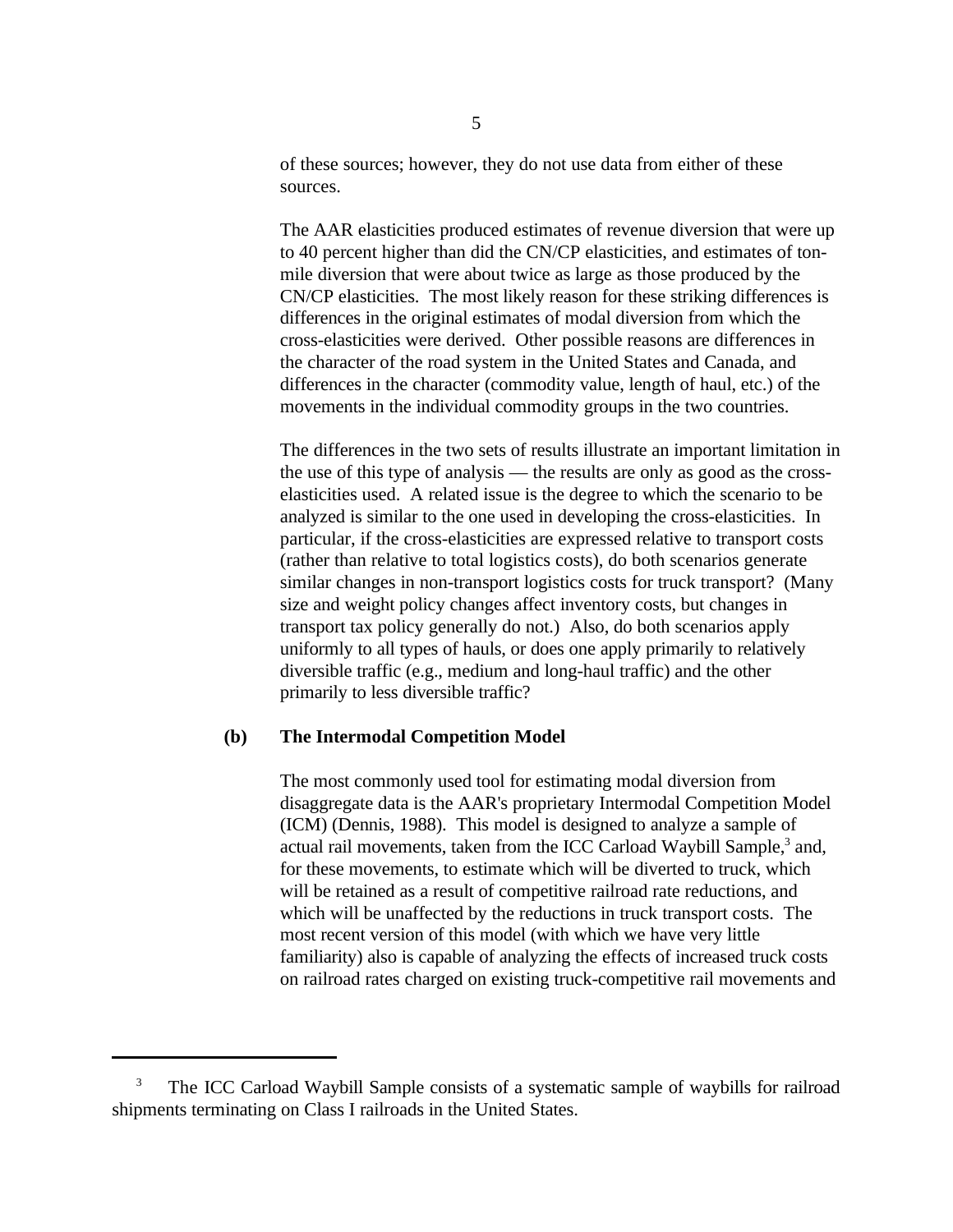on diversion from truck to rail (using a sample of truck movements from the North American Trucking Survey<sup>4</sup>).

The proprietary nature of the ICM makes a careful evaluation of the accuracy of its estimates difficult. We have reviewed output produced by the previous version of the model and concluded that the cross-elasticities of rail demand relative to changes in truck costs that are implicit in these results appear to be reasonable (Jack Faucett Associates, 1990b). However, the comparison of cross-elasticities produced by the ICM to those produced by a CN/CP analysis presented in the preceding subsection suggests that the ICM may tend to overestimate diversion moderately and to overestimate railroad revenue reductions significantly. For this reason, extreme caution should be taken when using results produced by the model. Additional discussion of the limitations of the ICM is contained in the appendix.

#### **(c) The T-R/R-T Diversion Model**

The Truck-Rail, Rail-Truck (T-R/R-T) Diversion Model is a new model currently being developed by Transmode Consultants (1994) based on much of the same research as the ICM. The T-R/R-T Model distinguishes four types of truck transport (truckload (TL), less than truckload (LTL), longer-combination vehicle (LCV), and private); three types of intermodal transport (trailer-on-flatcar, doublestack, and RoadRailer); and conventional rail carload transport.

The T-R/R-T Model represents nearly all movements as originating and terminating at county seats. The actual origins and destinations of shipments currently being made by truck or conventional rail are contained in the data sources used, but those of intermodal shipments are not. The T-R/R-T Model creates assumed origins and destinations for these shipments from their intermodal origins and destinations, County Business Pattern data, and a gravity model.

The T-R/R-T Model estimates origin/destination (O/D) distances for conventional truck movements as great-circle miles (GCMs) between county seats, adjusted for circuity. For LCV movements, the model estimates mileages of LCV operation from a node-link representation of an LCV network and from mileages of access hauls using GCMs between origins and destinations and nearby LCV network nodes (assumed to

The North American Trucking Survey is a survey of truck drivers conducted at 46 truck stops by Arthur D. Little, Inc., under contract to the Association of American Railroads.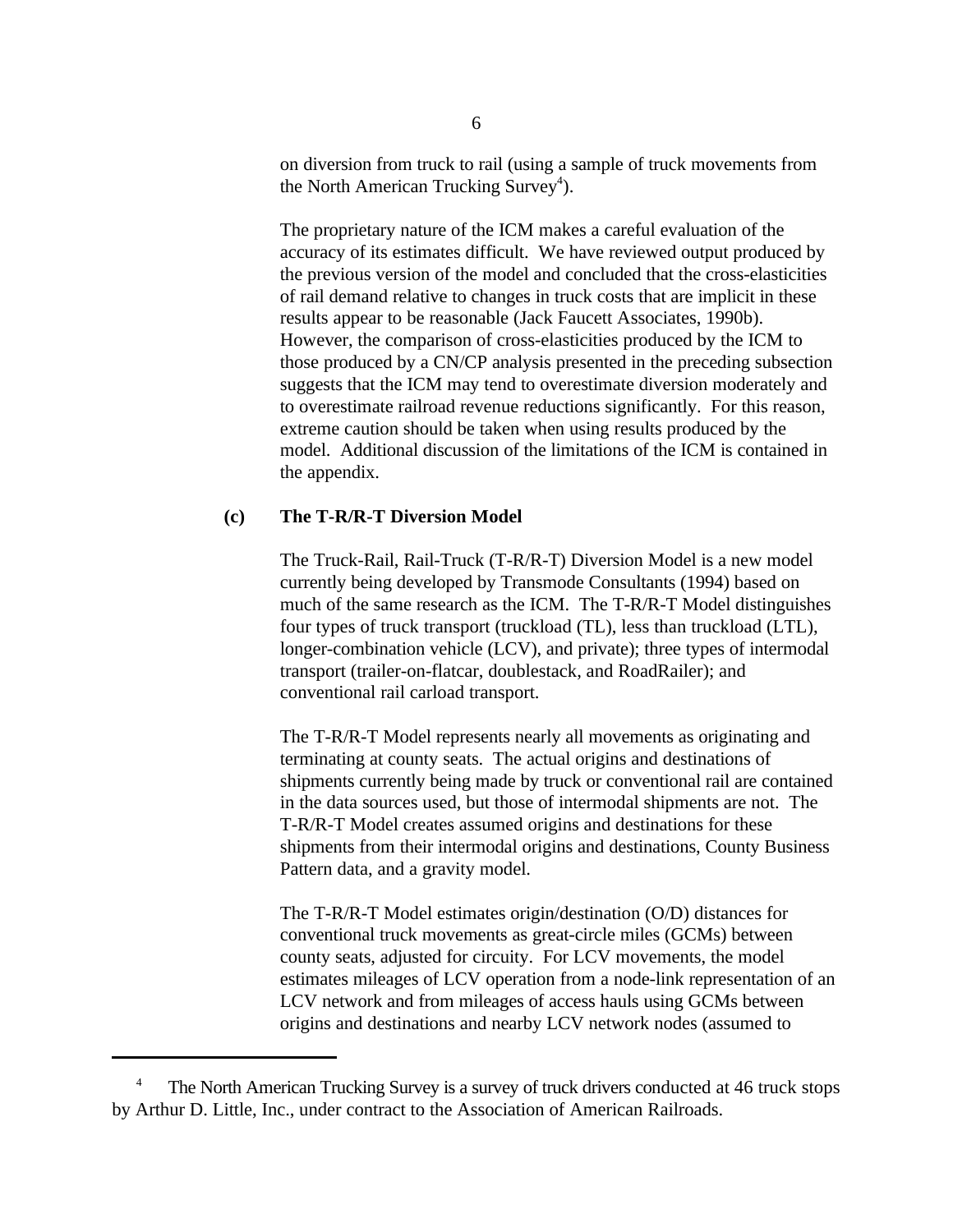represent staging areas). The model currently assumes that LCVs can operate on all ramps connecting LCV network links.

For shipments that currently are not handled by conventional rail, railroad O/D distances are estimated by applying a rail/truck circuity factor to GCMs. It is not clear what assumptions are made about the availability of rail service at the origin and destination. The use of a rail/truck circuity factor results in consistent estimates of rail and truck O/D distances (both of which apparently are underestimated as a result of omitting any adjustment for truck/GCM circuity).

For shipments that are currently handled by conventional rail, railroad O/D distances are set to actual distances obtained from the railroad waybill. The use of actual distances for rail and GCMs with no circuity factor for truck results in overestimating the difference in length of haul between the two modes and biases the analysis toward rail-to-truck diversion.

All intermodal shipments are assumed to be made through one of 32 major intermodal rail terminals at each end of their rail haul. Rail distances between each pair of these terminals are actual rail distances and are maintained in a matrix used by the model. The use of a restricted set of intermodal terminals most likely results in overestimating highway access miles to intermodal terminals for some shipments.

A major advantage of the T-R/R-T Model relative to the ICM is that the T-R/R-T Model is nonproprietary. The "User Manual" (Transmode Consultants, 1994) provides a better description of the model and its construction than available documentation for the ICM. However, no definitions or derivations for the many parameters incorporated in the model are provided (though some of the parameter values can be inferred from three pages of output reproduced in an appendix); and the "User Manual" provides no information about how to modify any of these parameters.

A second advantage of the T-R/R-T Model is its ability to create initial origins and final destinations for current intermodal movements. This capability enables the model to develop much better estimates of the potential for diverting current intermodal movements to alternate modes than the ICM was able to do (as discussed in Section 1.2(b)).

Despite these advantages, we have several concerns about the current version of the T-R/R-T Model as a result of our brief review. These concerns are presented in the appendix.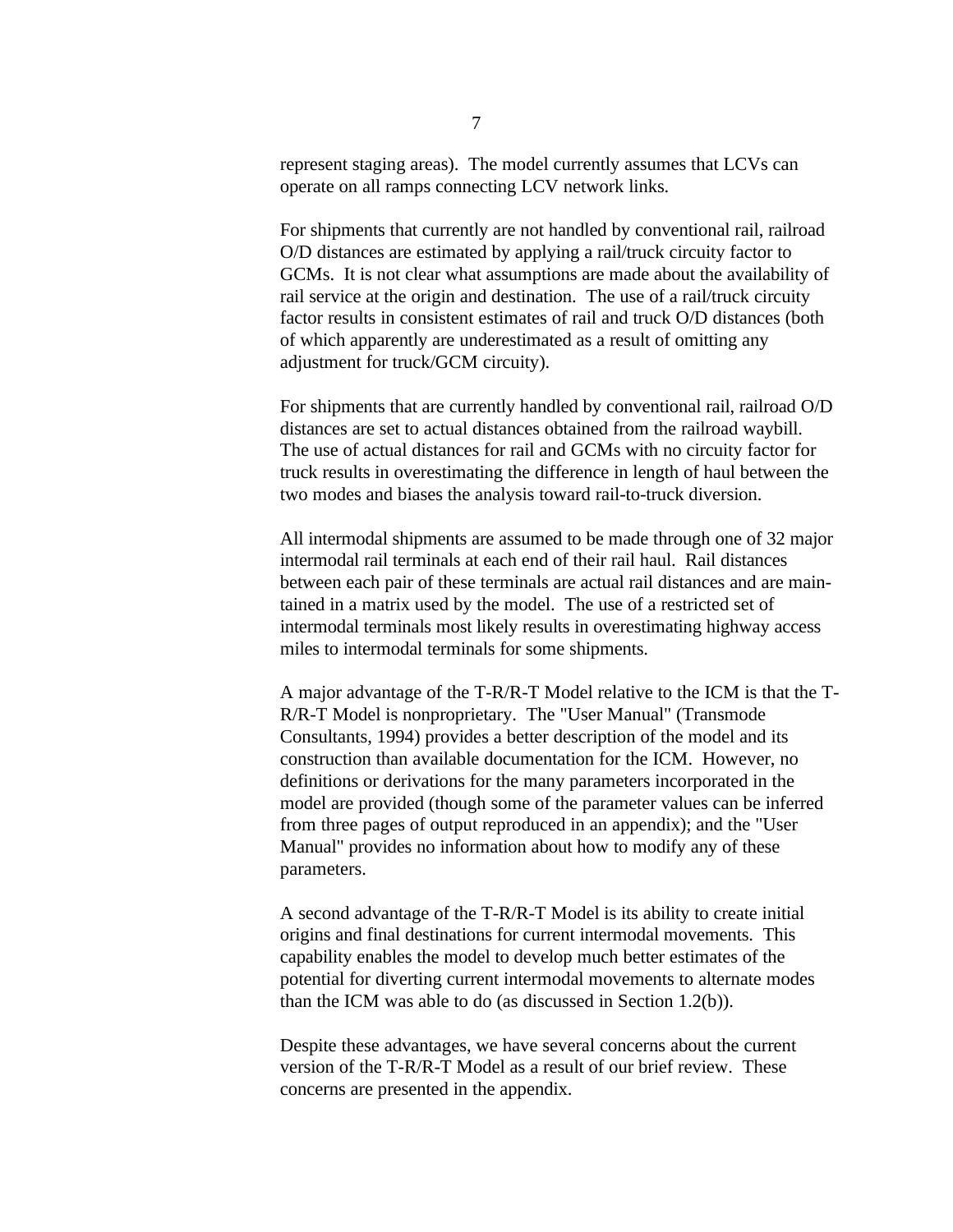#### **1.3 Effects on Truck Usage**

#### **(a) Ton-Miles**

Changes in truck size and weight regulations will affect ton-miles transported by truck in three ways:

- (1) Changes in the circuity of loaded vehicles will have a corresponding effect on ton-miles transported. Since localized and road-specific length and weight restrictions are most likely to affect longer and heavier vehicles, regulatory changes that allow increased use of such vehicles generally will tend to increase circuity, and those that decrease the use of such vehicles will tend to have the opposite effect.
- (2) Changes in truck costs will result in diversion between rail and truck. Modal diversion (discussed in Section 1.2) usually will have a substantially greater effect on truck ton-miles than will changes in circuity. As in the case of circuity, regulatory changes that allow increased use of larger and heavier vehicles will result in increases in truck ton-miles, and those that decrease the use of such vehicles will have the opposite effect.
- (3) Reduced truck costs may result in a very small amount of induced truck traffic, primarily over the long run (due to a decline in the importance of minimizing transport costs when selecting sites for industrial and commercial facilities). Increased truck costs may have the opposite effect. These effects are likely to be imperceptible and do not warrant analysis.

#### **(b) Vehicle Miles**

Changes in truck size and weight regulations will affect vehicle miles operated by truck in several ways:

1. Diversion of shipments from one configuration to another generally will affect shipment size and/or the number of shipments carried by an LTL vehicle or by a multi-trailer configuration. These changes in payload (discussed in Section 1.1) represent changes in the ratios of vehicle-miles to ton-miles, and so they have a direct effect on vehicle-miles operated by trucks.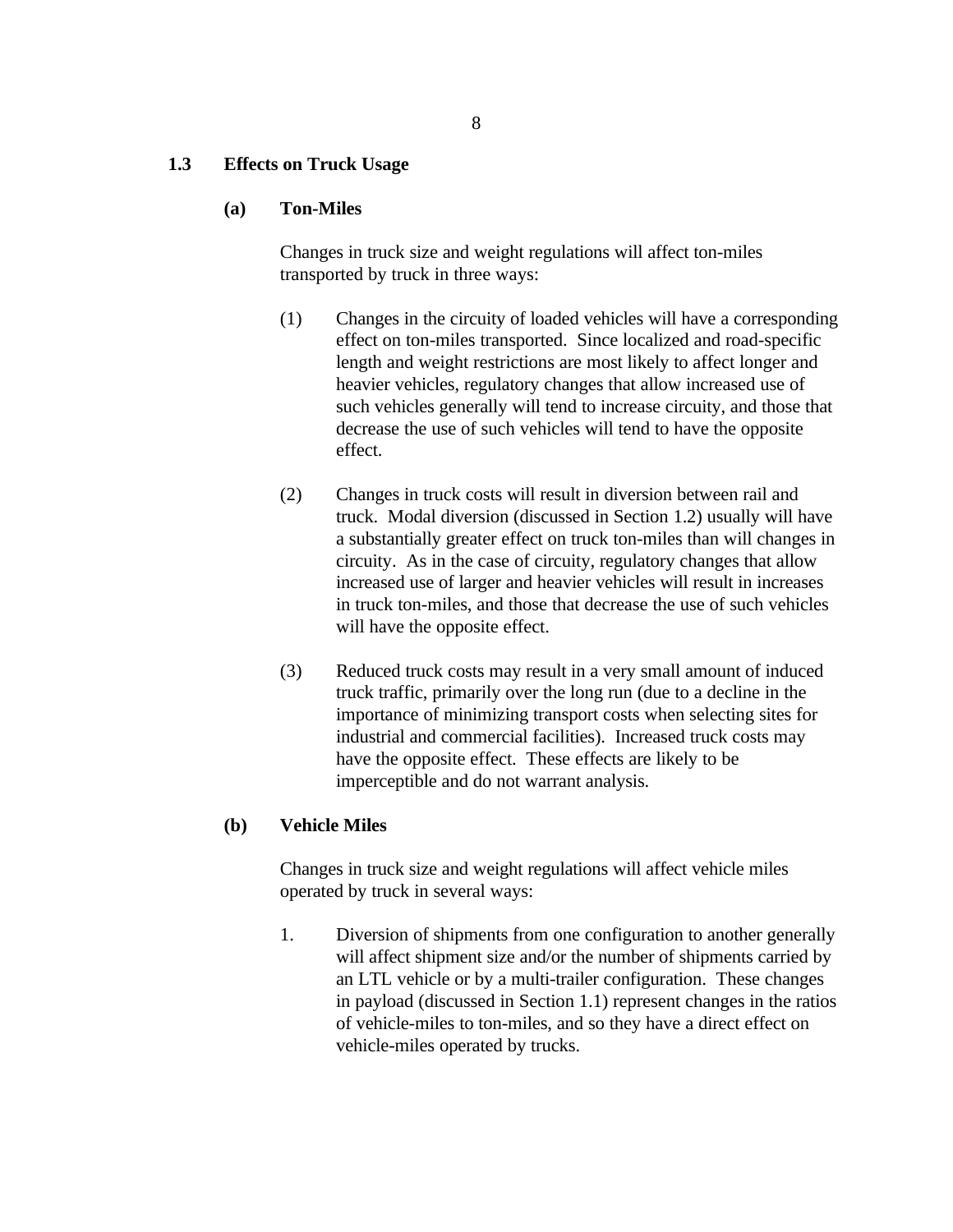- 2. Diversion of shipments from one configuration to another may also affect circuity and the percentage of miles operated empty, two effects that generally are substantially smaller than the preceding effect. As discussed in Section 1.1, to the extent that diversion to larger or heavier vehicles has any effect on circuity and percentage of miles operated empty, circuity and percentage of miles operated empty will increase, resulting in an increase in vehicle-miles operated.
- 3. Some changes in size and weight regulations will affect the maximum payload that can be carried by certain configurations.
- 4. A substantial reduction in the use of 48-foot semitrailers for truckload carriage could result in a slight increase in this configuration's percentage of miles operated empty.
- 5. Diversion of shipments between truck and rail (discussed in Section 1.2) has a direct effect on vehicle-miles operated by truck that usually is opposite to Effect 1 (diversion between different truck configurations) and may be comparable in magnitude.
- 6. As discussed in Section 1.3(a), reduced truck costs may result in a very small amount of induced truck traffic, and increased truck costs may result in a very small reduction in truck traffic. These effects are likely to be imperceptible and do not warrant analysis.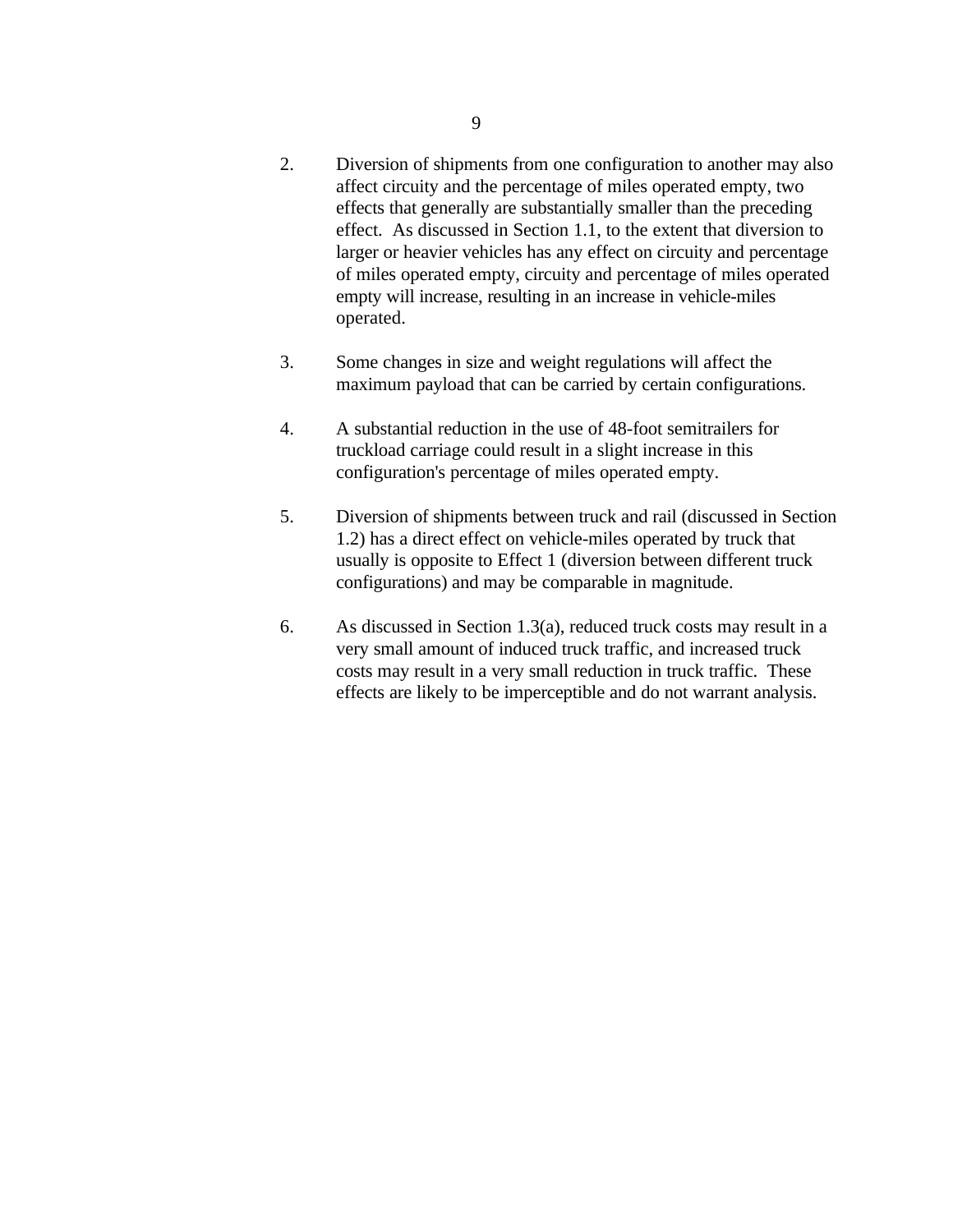#### **1.4 Results of Previous Studies**

This section summarizes the results of recent analyses which examined the effects of various potential changes in truck size and weight limits on truck travel and mode share. These studies were performed by Sydec, Inc., with support from Jack Faucett Associates, Transmode Consultants, and the Transportation Consulting Group, for the Transportation Research Board (Sydec, *et al*., 1990), the Trucking Research Institute (Sydec, *et al*., 1989), and the Federal Highway Administration (Sydec, *et al*., 1991 and 1993).

#### **(a) Policies Analyzed**

The policies analyzed in the three studies are described briefly below. For the purpose of subsequent reference, the policies analyzed in each study are identified by the sponsoring organization, the number used in the original report, and a brief title.

Transportation Research Board (TRB):

- 1. Grandfather Clause Elimination. The Federal 20/34/ 80<sup>5</sup> weight limits and Bridge Formula B would be imposed on all roads on which higher limits are now allowed, with exceptions permitted only for the carriage of nondivisible loads.
- 2. Bridge Formula B. The 80,000-pound cap on GVW would be eliminated on all highway systems for vehicles with up to nine axles. Higher and lower GVW caps that exist in some states, both on and off the Interstate system, would also be eliminated. Individual bridges could continue to be posted with GVW limits. GVWs would be controlled by existing axle weight limits and by Bridge Formula B. It was assumed in this policy option, and in all other TRB policy options, that there would be no change in length limits (a significant assumption since, in the absence of a GVW limit, length becomes a significant factor in determining the maximum GVW for many combinations).
- 3. National Truck Weight Advisory Committee (NTWAC) Proposal. Annual permits could be purchased for

 $20/34/80$  represents in sequence, the single-axle, tandem-axle, and GVW limits in thousands of pounds (kips).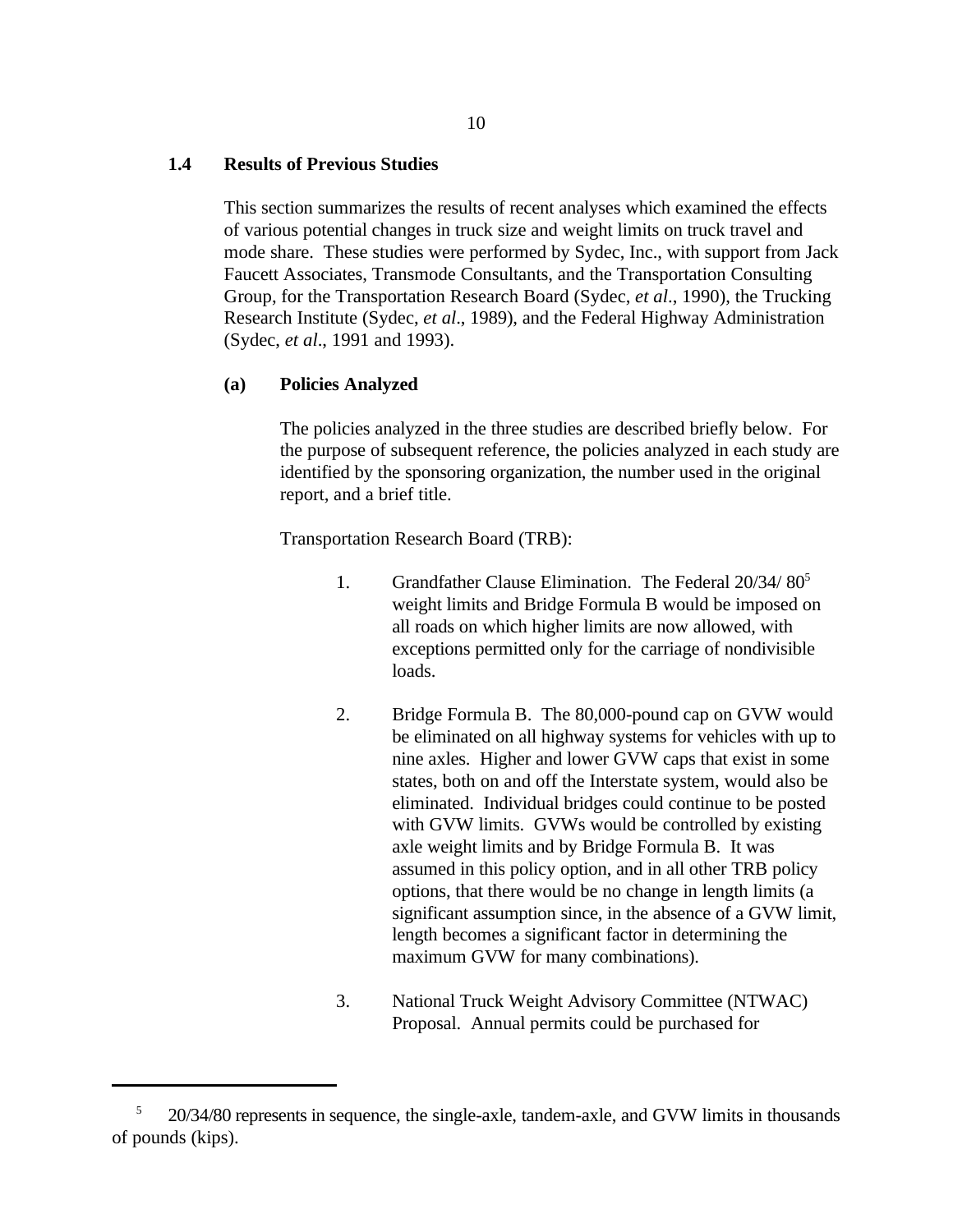"specialized hauling vehicles" carrying divisible loads at GVWs of up to:

- 80,000 pounds for three-axle trucks
- 85,000 pounds for four-axle trucks  $\bullet$
- $\bullet$ 110,000 pounds for five-axle tractor-semitrailers

A specialized hauling vehicle was defined to be a single-unit or combination truck with at least three load-bearing axles carrying construction materials, building supplies, mining products, forest products, solid or hazardous waste, or scrap metal or other recyclable scrap materials.

- 4. Canadian Limits. The bridge formula would be replaced by minimum axle spacings; 51,000 pounds would be allowed on tridem axles; and maximum GVWs for several configurations would be derived from the Canadian Interprovincial Limits and from the Federal 20,000- and 34,000-pound limits for single and tandem axles. GVW limits specified under this scenario are shown in Table 1.1.
- 5. TTI HS-20 Bridge Formula. The 80,000-pound cap on GVW (as well as all existing higher and lower caps) would be removed and Bridge Formula B would be replaced by a modified version of the bridge formula developed by the Texas Transportation Institute (TTI) under contract with FHWA.

Under this bridge formula, three-axle single-unit trucks with a conventional tandem axle and a wheelbase of at least 14 feet would have a maximum GVW of 54,000 pounds. Four-axle trucks with 8-foot overall spacing for the tridem axle would have a maximum GVW of 62,000 pounds; with a 10-foot tridem it would be 66,000 pounds; and with a 12.5-foot tridem it would be 71,000 pounds.

Effective GVW limits for many combinations would be slightly higher than under Policy Option 2, particularly for six-axle semitrailers (typically 89,000 pounds), and five and six-axle twin 28s (91,500 and 96,000 pounds, but with no further increase for more than six axles).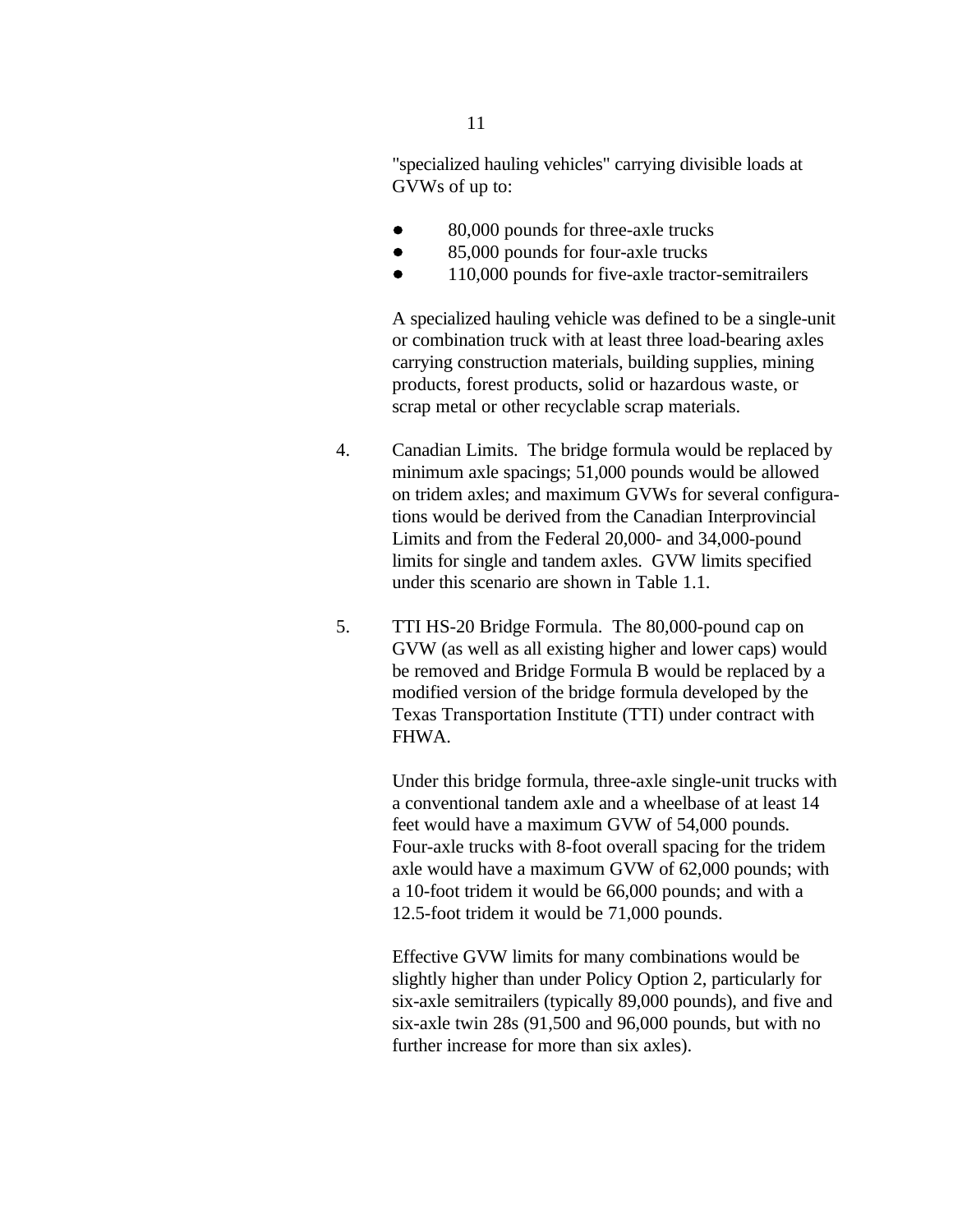|                                                                                 | <b>GVW Limit</b><br>(pounds)            |
|---------------------------------------------------------------------------------|-----------------------------------------|
| <b>Single Unit Trucks</b><br>3 Axles<br>4 Axles                                 | 54,000<br>71,000                        |
| <b>Tractor-Semitrailers</b><br>5 Axles<br>6 Axles                               | 80,000<br>97,000                        |
| Doubles<br>5 Axles<br>6 Axles<br>A-Train with 7 or more axles<br>8 Axle B-Train | 87,000<br>101,000<br>115,000<br>131,000 |

**Table 1.1. Maximum GVWs Allowed Under TRB 4 (Canadian Limits)**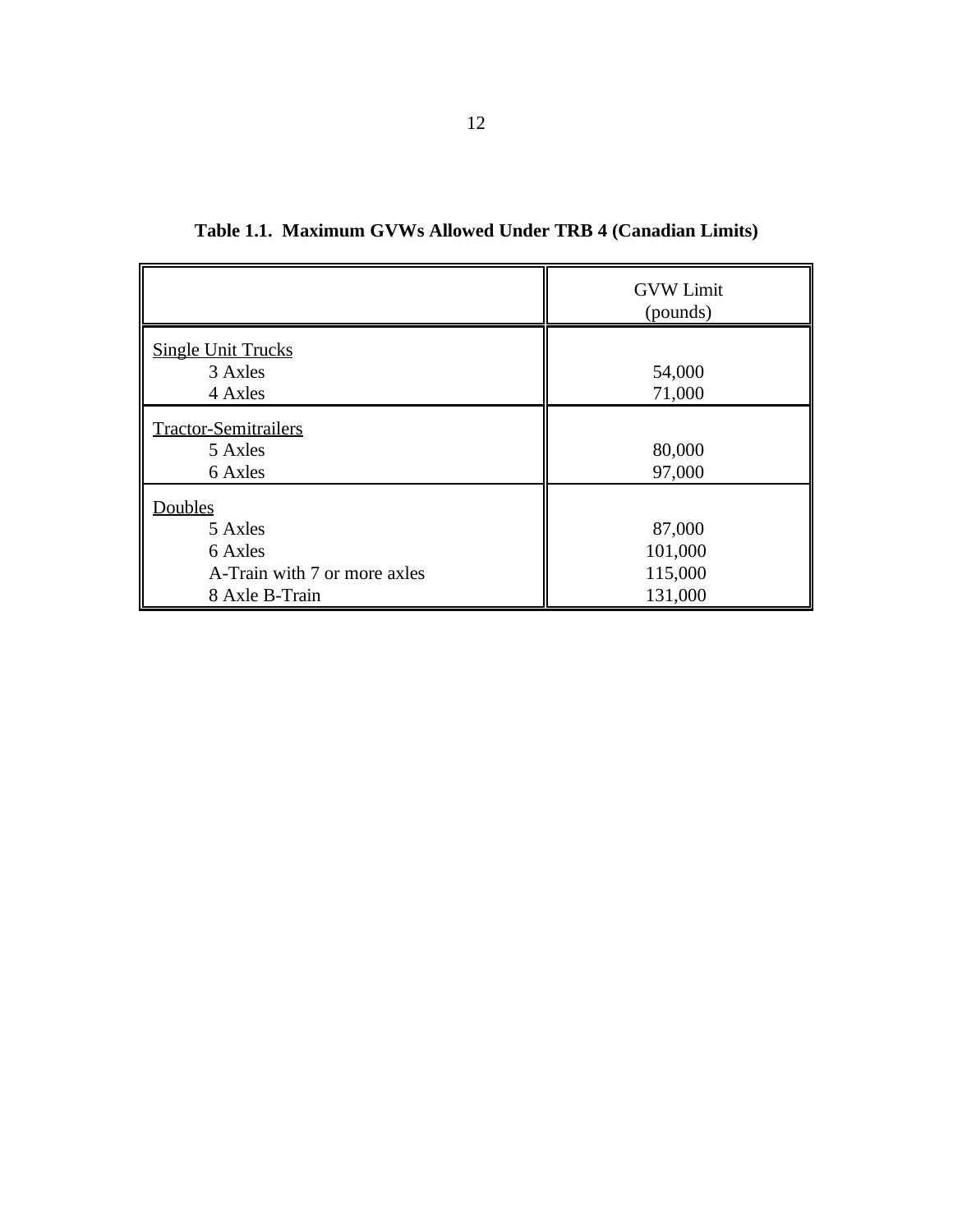6. Combined Bridge Formulas. The 80,000-pound cap would be removed, the TTI bridge formula would be applied to all axle groups with two to six axles, and Bridge Formula B would be applied to all axle groups with seven to nine axles.

#### Trucking Research Institute (TRI):

All TRI policy options consisted of allowing certain longercombination vehicles (LCVs) to operate on the entire mainline Interstate System (IS), all IS ramps on which the vehicles would not offtrack excessively, all turnpikes, and some other primary roads. These vehicles would be subject to specified GVW limits that generally would be slightly below the Bridge Formula B limits (but higher than 80,000 pounds). Also, in several major metropolitan areas, LCVs would not be allowed to operate during rush hours on congested Interstates inside beltways or beltway equivalents. The four TRI policies analyzed were:

- 1. Triples. Seven-axle triple 28s would be allowed to operate at GVWs up to 116,000 pounds on an appropriate system of roads that would include the entire mainline IS and access roads off the IS. Offtracking restrictions would exclude triples from about 50 percent of the IS ramps in New England and 5 to 40 percent of these ramps in other regions. It was assumed that all major LTL terminals are at or would be moved to locations that could be accessed directly by triples.
- 2. Turnpike Doubles. Nine-axle combinations with two 42 to 48-foot trailers would be allowed to operate at GVWs up to 127,400 pounds on the IS, all turnpikes, and a few other roads, but they would be excluded from 40 to 75 percent of IS ramps (varying by region). Twin 40-foot doubles and doubles with fewer than nine axles would also be allowed to use these roads, but, because of Bridge Formula B, their maximum GVWs would be lower than 127,400 pounds.
- 3. Intermediate-Length Doubles (ILDs). A variety of ILDs would be allowed to operate on the IS, all turnpikes, and most other primary roads. ILDs explicitly analyzed were: nine-axle twin 33 tanks, flatbeds and hoppers, with a maximum GVW of 116,000 pounds; and seven-axle Rocky Mountain double (RMD) vans, consisting of a 48-foot lead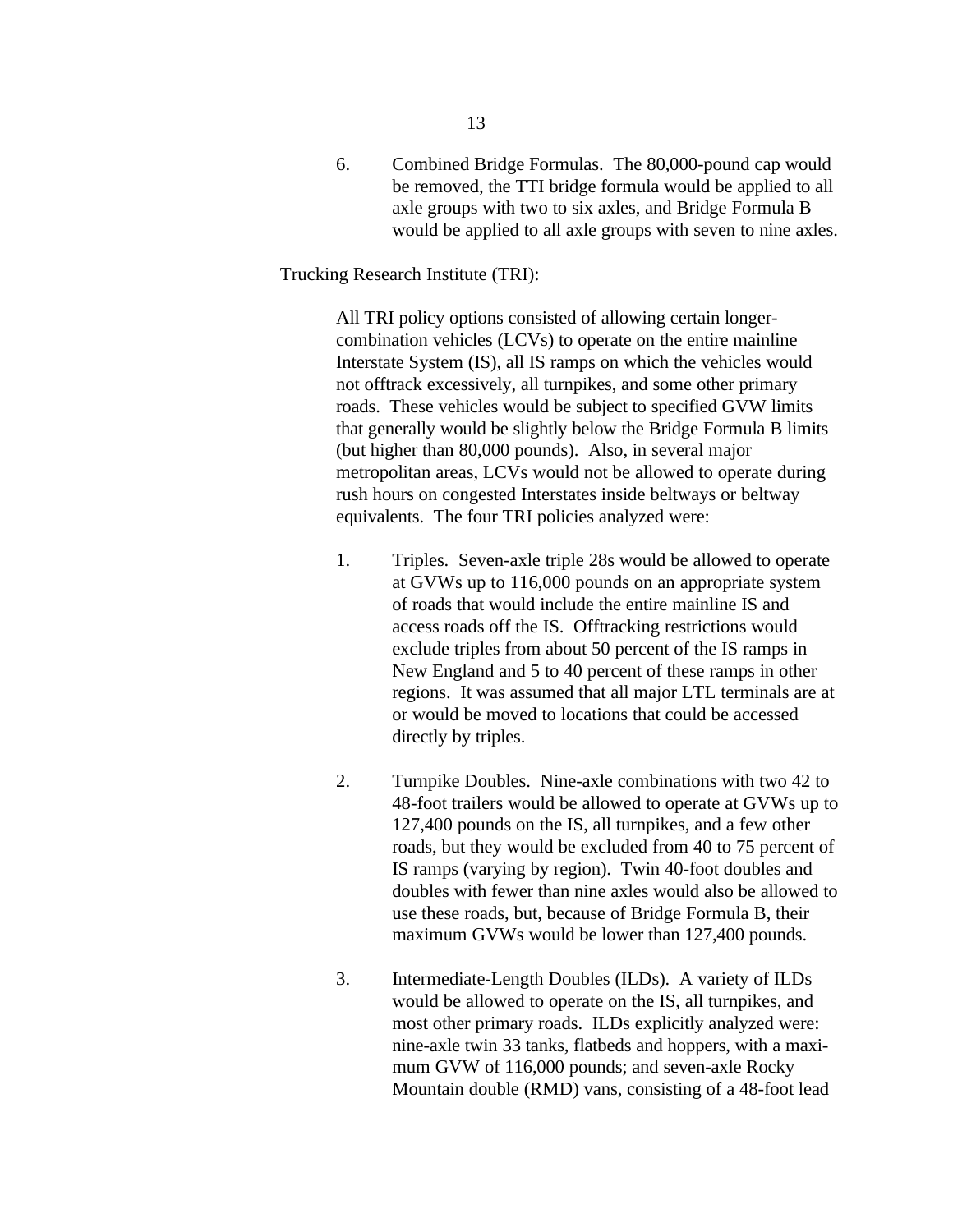trailer and a 28-foot pup, with a maximum GVW of 105,500 pounds. Twin 33s would be excluded from about 25 percent of IS ramps in New England and smaller percentages of IS ramps in other regions, while these vehicles would be allowed on 50 to 95 percent of non-IS, nonturnpike primary roads (varying by region). The  $40' + 28'$ RMDs would encounter slightly greater restrictions than the twin 33s.

4. All LCVs. This policy would combine TRI Policies 1, 2 and 3.

Federal Highway Administration (FHWA):

- 1. Grandfather Clause Elimination. The Federal 20/34/80 weight limits and Bridge Formula B would be imposed on the entire IS, with exceptions allowed only for the carriage of nondivisible loads. This policy is a more limited version of TRB 1 (which would apply to all roads).
- 2a. Bridge Formula B on the IS. The 80,000-pound cap on GVW would be eliminated on the IS plus a relatively modest set of access roads. On these roads GVWs would be limited by Bridge Formula B. This policy is a much more limited version of TRB 2.
- 2b. Bridge Formula B on an Expanded Truck Network (ETN). FHWA 2(a) would be extended to include all rural Principal Arterials (PAs), plus all urban PAs on the National Network for trucks, and greater access to origins and destinations would be allowed. This policy is a moderately more limited version of TRB 2.
- 3(b)1. Twin-28 B and C Trains. This policy is derived from FHWA 2(b) (and lettered to emphasize the correspondence) by adding a restriction that, except where already allowed, doubles could operate at GVWs over 80,000 pounds only in B Train or C Train configurations and only if they have at least three axles under each trailer.
- 3(b)2. Twin-33 B and C Trains. This policy is identical to FHWA 3(b)1 except that length limits would be extended to allow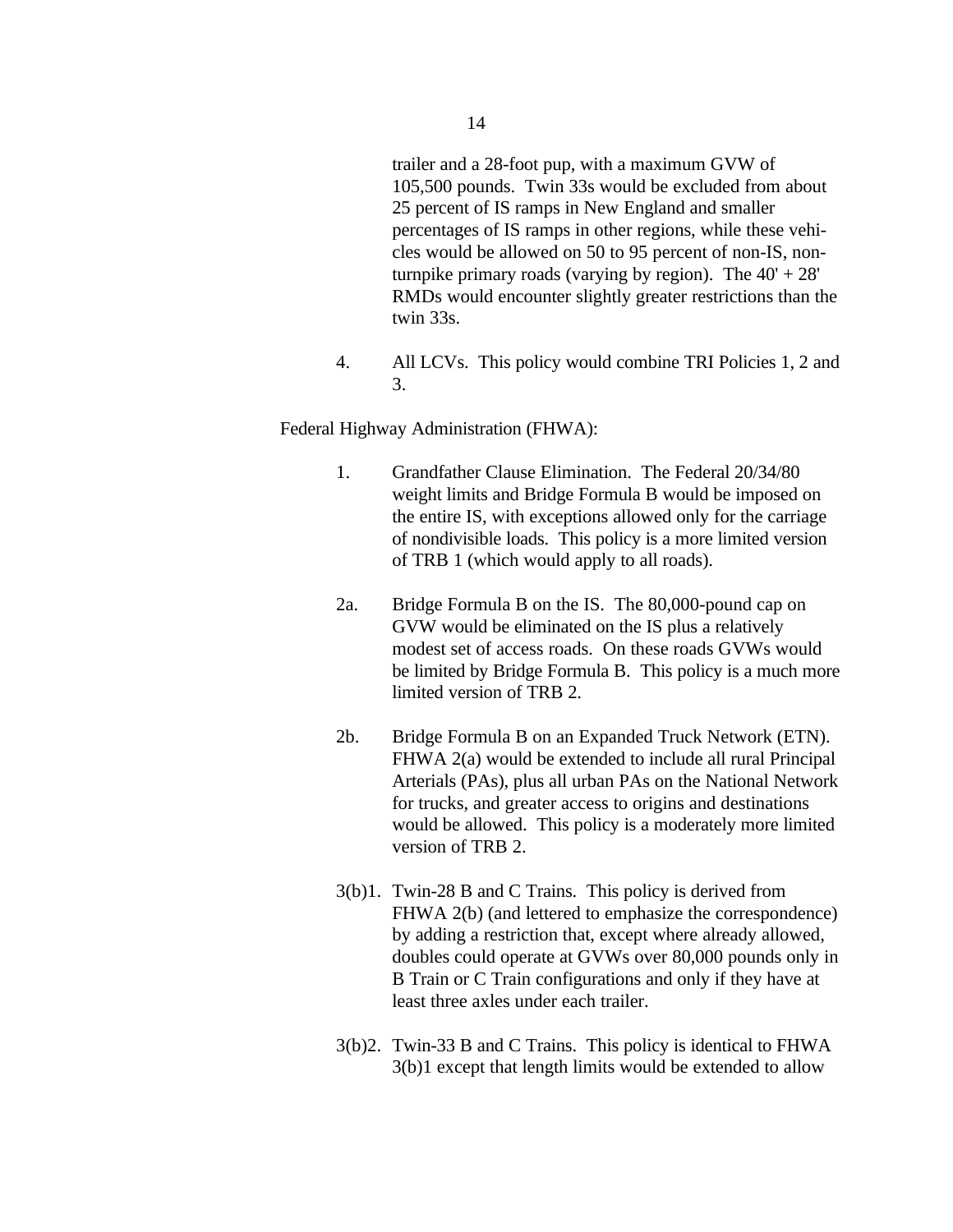twin 33 B and C Trains on the entire National Network for trucks plus access roads.

- 4. Combined Policy. All provisions of FHWA 1 and 3(b)2 would be implemented.
- 5. Expanded National Network. The National Network of roads open to 48-foot semitrailers and twin 28s would be expanded to include all rural PAs.
- 6. LCVs. This policy is similar to TRI 4 except that:
	- The GVW limit for nine-axle twin 48s would be  $\bullet$ 129,000 pounds (instead of 127,400 pounds);
	- $\bullet$ The GVW limit for nine axle twin 33s would be 113,500 pounds (instead of 116,000 pounds); and
	- $\bullet$ Six- and seven-axle semitrailers would be allowed to operate at Bridge Formula B GVWs (instead of being limited to 80,000 pounds).

Although the policy described by FHWA 6 is quite similar to TRI 4, the analyses performed were very different, leading to substantially different estimates of the effects. Differences in the way these analyses were performed include:

- A preliminary version of the T-R/R-T Model  $\bullet$ (described in Section 1.2(c)) and data for a sample of actual truck movements were used to develop estimates of usage of turnpike doubles (twin 48s and similar configurations), but not usage of the other truck configurations;
- $\bullet$ Separate estimates were developed of low and high usage of turnpike doubles ("low TD" and "high TD");
- An additional set of slightly higher diversion estimates were developed for the year 2010 to reflect the effect of improvements to some National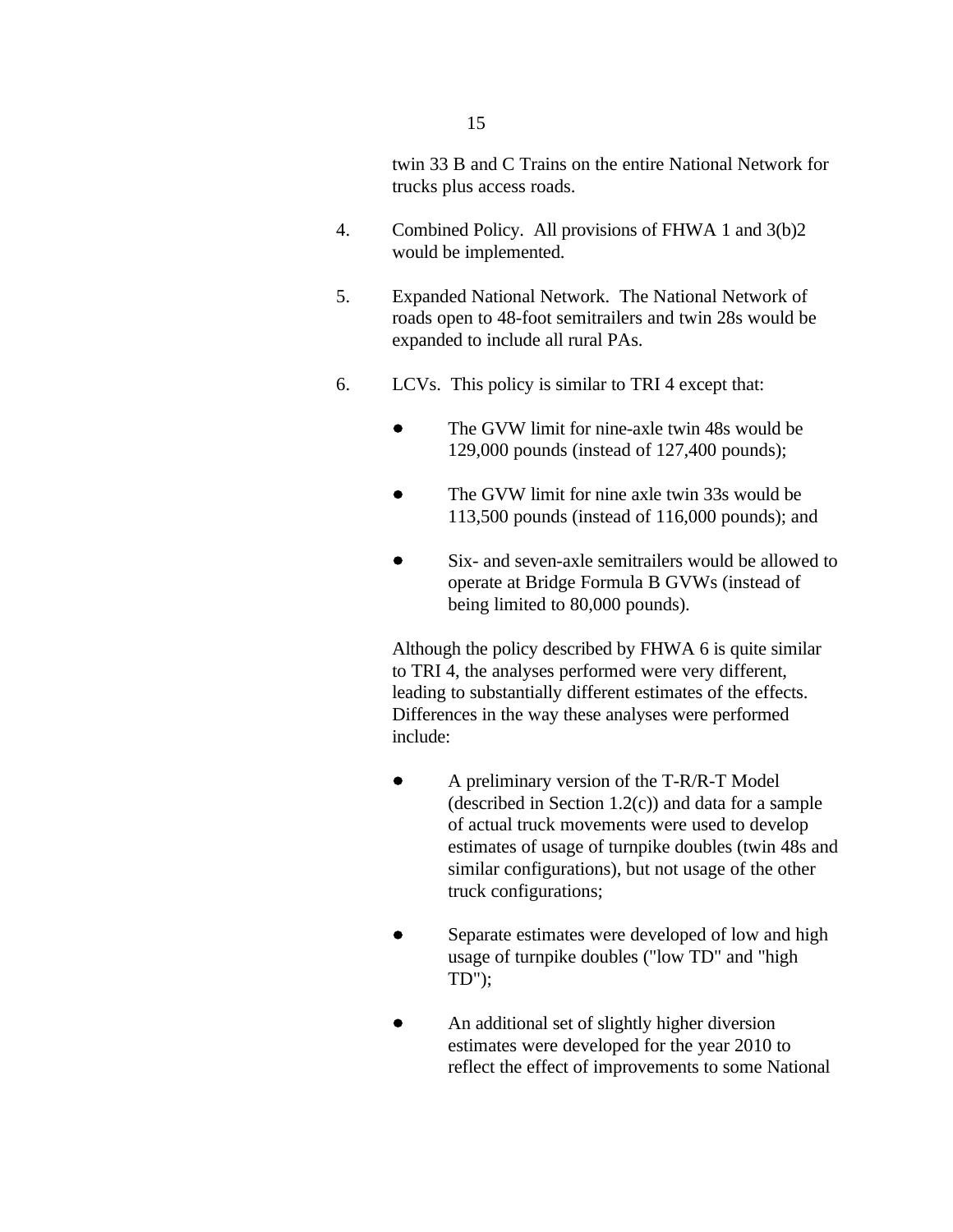Highway System roads that would enable them to be opened to turnpike doubles;

- $\bullet$ The analysis incorporated relatively optimistic assumptions about the efficiency attainable for turnpike-double and drayage operations — accordingly we believe the "high TD" results to reflect unrealistically high estimates of turnpike-double usage.
- $\bullet$ The FHWA 6 analysis was the only one to be based on the improved estimates of truck costs developed in Jack Faucett Associates, 1991 (instead of Jack Faucett Associates, 1990a); and
- The cost estimates in Jack Faucett Associates, 1991,  $\bullet$ (unlike those in the earlier document) incorporate extra user charges that Sydec (1993) estimated would be imposed on vehicles operating at GVWs above 80,000 pounds.

#### **(b) Results Produced**

The results of the Sydec policy analyses are summarized in Table 1.2, which is described below.

The first three columns of Table 1.2 summarize the effects resulting solely from changes in vehicle utilization. The results in these three columns exclude the effects of modal diversion. All results in these three columns are expressed as a percentage of total vehicle-miles of travel (VMT) of combination trucks or, for policies affecting usage of both combinations and single-unit trucks, as a percentage of total VMT of trucks with three or more axles. For each policy option, the first column in the table shows the estimated extent to which VMT would be diverted from one axle/trailer configuration to another, the second column shows the estimated percentage change in VMT, and the third column shows the estimated percentage change in transport costs. The affected configurations vary with the policy option.

The next five columns of Table 1.2 summarize the results of the modal diversion analyses. Columns 4 and 5 summarize estimated percentage effects that modal diversion would have on VMT of combination trucks and on railroad traffic (measured in ton-miles); and Column 6 summarizes the estimated percentage effects that modal diversion and

16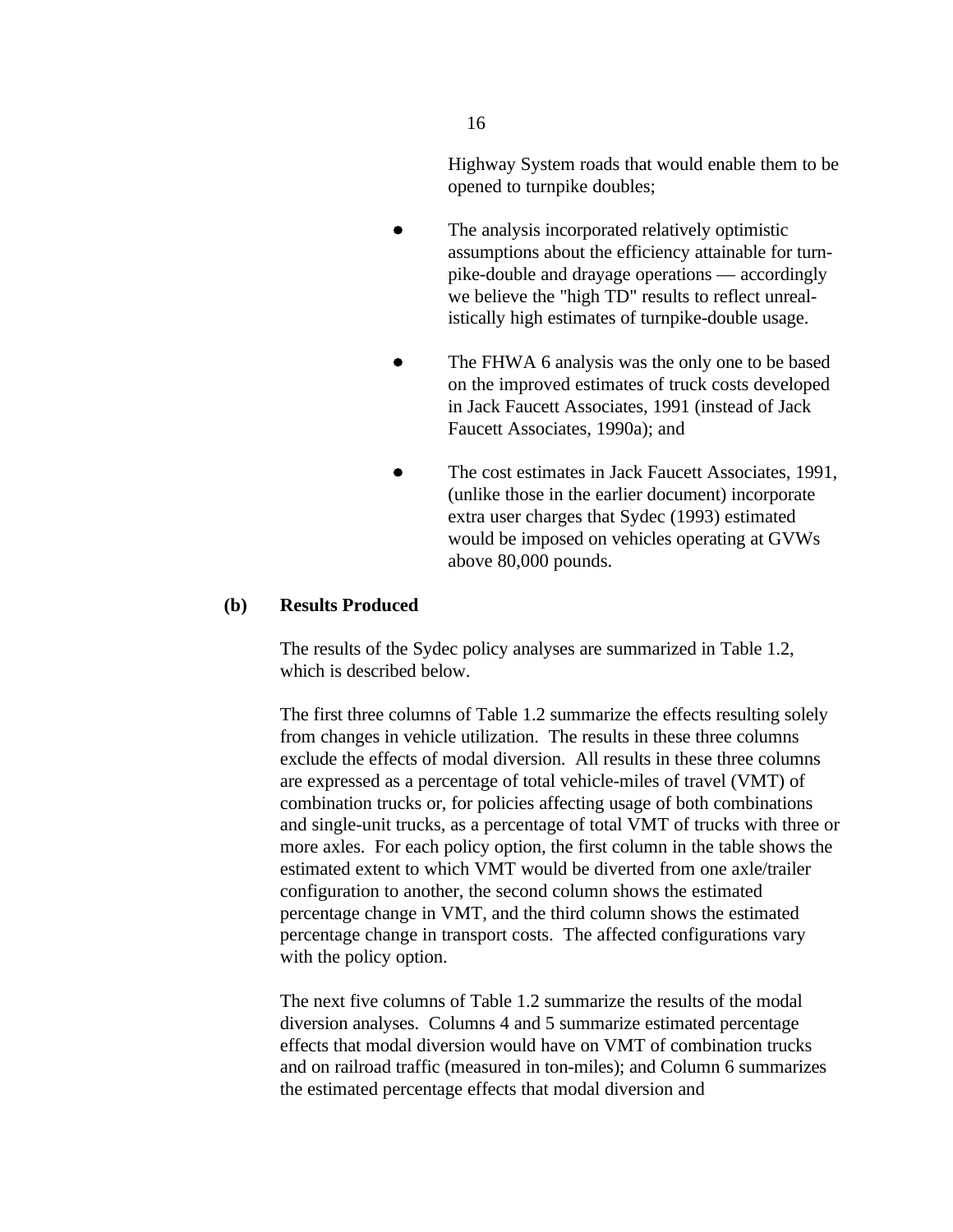|                                                                                                                                                                                                               | Changes in Vehicle Utilization                                                                      |                                                                                 |                                                                           | <b>Modal Diversion</b>                                         |                                                                |                                                                       |                                             |                                             |                                                                     |
|---------------------------------------------------------------------------------------------------------------------------------------------------------------------------------------------------------------|-----------------------------------------------------------------------------------------------------|---------------------------------------------------------------------------------|---------------------------------------------------------------------------|----------------------------------------------------------------|----------------------------------------------------------------|-----------------------------------------------------------------------|---------------------------------------------|---------------------------------------------|---------------------------------------------------------------------|
|                                                                                                                                                                                                               | (1)<br><b>VMT</b>                                                                                   | (2)<br>Change in                                                                | (3)<br>Transport                                                          | (4)<br>Truck                                                   | (5)<br>Rail                                                    | (6)<br>Rail                                                           | <b>Cross Elasticities</b>                   |                                             | (9)<br>Overall<br><b>Shipper Costs</b>                              |
|                                                                                                                                                                                                               | <b>Diverted</b> <sup>a</sup><br>(% )                                                                | <b>VMT</b> <sup>a</sup><br>(% )                                                 | Costs <sup>a</sup><br>(% )                                                | VMT <sup>a</sup><br>(% )                                       | Ton-Miles<br>(% )                                              | Revenue<br>(% )                                                       | (7)<br>Rail TM                              | (8)<br>Rail Rev.                            | (Bil. of 1988 \$)                                                   |
| <b>TRB</b>                                                                                                                                                                                                    |                                                                                                     |                                                                                 |                                                                           |                                                                |                                                                |                                                                       |                                             |                                             |                                                                     |
| 1. Grandfather Clause<br>2. Bridge Formula B<br>3. NTWAC Proposal<br>4. Canadian Limits<br>5. TTI HS-20 Br. Formula<br>6. Combine Bridge Formulas                                                             | 1.4 <sup>b</sup><br>31<br>1.3 <sup>b</sup><br>41 <sup>b</sup><br>30 <sup>b</sup><br>30 <sup>b</sup> | $+3.2^b$<br>$-3.3$<br>$-1.5^{b}$<br>$-8.4^{b}$<br>$-3.1^{b}$<br>$-3.7b$         | $+3.7b$<br>$-1.6$<br>$-2.6^{b}$<br>$-5.3^{b}$<br>$-1.7^{b}$<br>$-2.5^{b}$ | $-0.4$<br>$+0.9$<br>$+0.4$<br>$+2.5$<br>$+1.0$<br>$+0.9$       | $+0.7$<br>$-2.3$<br>$-0.9$<br>$-6.7$<br>$-2.6$<br>$-2.6$       | $+0.9$<br>$-3.2$<br>$-1.3$<br>$-9.5$<br>$-3.6$<br>$-3.7$              | 0.2<br>1.4<br>0.4<br>1.3<br>1.5<br>1.0      | 0.2<br>2.0<br>0.5<br>1.8<br>2.1<br>1.5      | $+ $7.8$<br>$-2.3$<br>$-5.5$<br>$-12.3$<br>$-5.4$<br>$-5.5$         |
| TRI                                                                                                                                                                                                           |                                                                                                     |                                                                                 |                                                                           |                                                                |                                                                |                                                                       |                                             |                                             |                                                                     |
| 1. Triples<br>2. Turnpike Doubles<br>3. ILDS<br>4. All LCVs                                                                                                                                                   | 30<br>27<br>29<br>31                                                                                | $-4.0$<br>$-3.7$<br>$-4.1$<br>$-5.4$                                            | $-2.4$<br>$-1.8$<br>$-1.9$<br>$-3.2$                                      | $+1.5$<br>$+1.9$<br>$+1.9$<br>$+2.1$                           | $-3.6$<br>$-4.5$<br>$-4.5$<br>$-5.8$                           | $-3.9$<br>$-4.7$<br>$-4.7$<br>$-6.3$                                  | 1.5<br>2.4<br>2.3<br>1.8                    | 1.6<br>2.5<br>2.4<br>2.0                    | $-3.3$<br>$-2.6$<br>$-2.7$<br>$-4.4$                                |
| <b>FHWA</b>                                                                                                                                                                                                   |                                                                                                     |                                                                                 |                                                                           |                                                                |                                                                |                                                                       |                                             |                                             |                                                                     |
| <b>Grandfather Clause</b><br>Formula B - IS<br>2(a)<br>Formula B - ETN<br>2(b)<br>3(b)1 B&C Trains<br>3(b)2 Twin-33 B&C Trains<br>FHWA 1 & 3(b)2<br>4.<br><b>Expand Truck Network</b><br>5.<br>All LCVs<br>6. | <b>NE</b><br>2.3<br>23<br>21<br>26<br>23 <sup>b</sup><br>1.4                                        | $+0.5^{\rm b}$<br>$-0.2$<br>$-2.2$<br>$-1.7$<br>$-3.0$<br>$-2.5^{b}$<br>$-0.03$ | $+1.1^{b}$<br>$-0.1$<br>$-1.0$<br>$-0.8$<br>$-1.1$<br>$+0.1b$<br>$-0.0$   | $-0.1$<br>$+0.0$<br>$+0.4$<br>$+0.4$<br>$+0.7$<br>$+0.7$<br>NE | $+0.3$<br>$-0.1$<br>$-1.1$<br>$-0.9$<br>$-1.7$<br>$-1.6$<br>NE | $+0.4$<br>$-0.1$<br>$-1.6$<br>$-1.4$<br>$-2.6$<br>$-2.4$<br><b>NE</b> | 0.3<br>1.0<br>1.1<br>1.1<br>1.5<br>NM<br>NE | 0.4<br>1.0<br>1.6<br>1.8<br>2.4<br>NM<br>NE | $+2.3$<br>$-0.1$<br>$-1.4$<br>$-1.1$<br>$-1.6$<br>$-0.5$<br>$-0.03$ |
| Low TD Use<br>High TD Use                                                                                                                                                                                     | 30<br>33                                                                                            | $-5.4$<br>$-6.5$                                                                | $-3.0$<br>$-3.4$                                                          | $+2.5$<br>$+2.8$                                               | $-6.3$<br>$-7.8$                                               | $-7.3$<br>$-9.9$                                                      | 2.1<br>2.3                                  | 2.4<br>2.9                                  | $-4.4$<br>$-5.0$                                                    |

# **Table 1.2. Results of Previous Studies**

NE Not estimated<br>NM Not meaningfu

 $NM$  Not meaningful<br>a<br>Except as noted

Except as noted, relative to total use of combination trucks

<sup>b</sup> Relative to all trucks with three or more axles.

Source: Sydec *et al.* (1989, 1990, 1991 and 1993).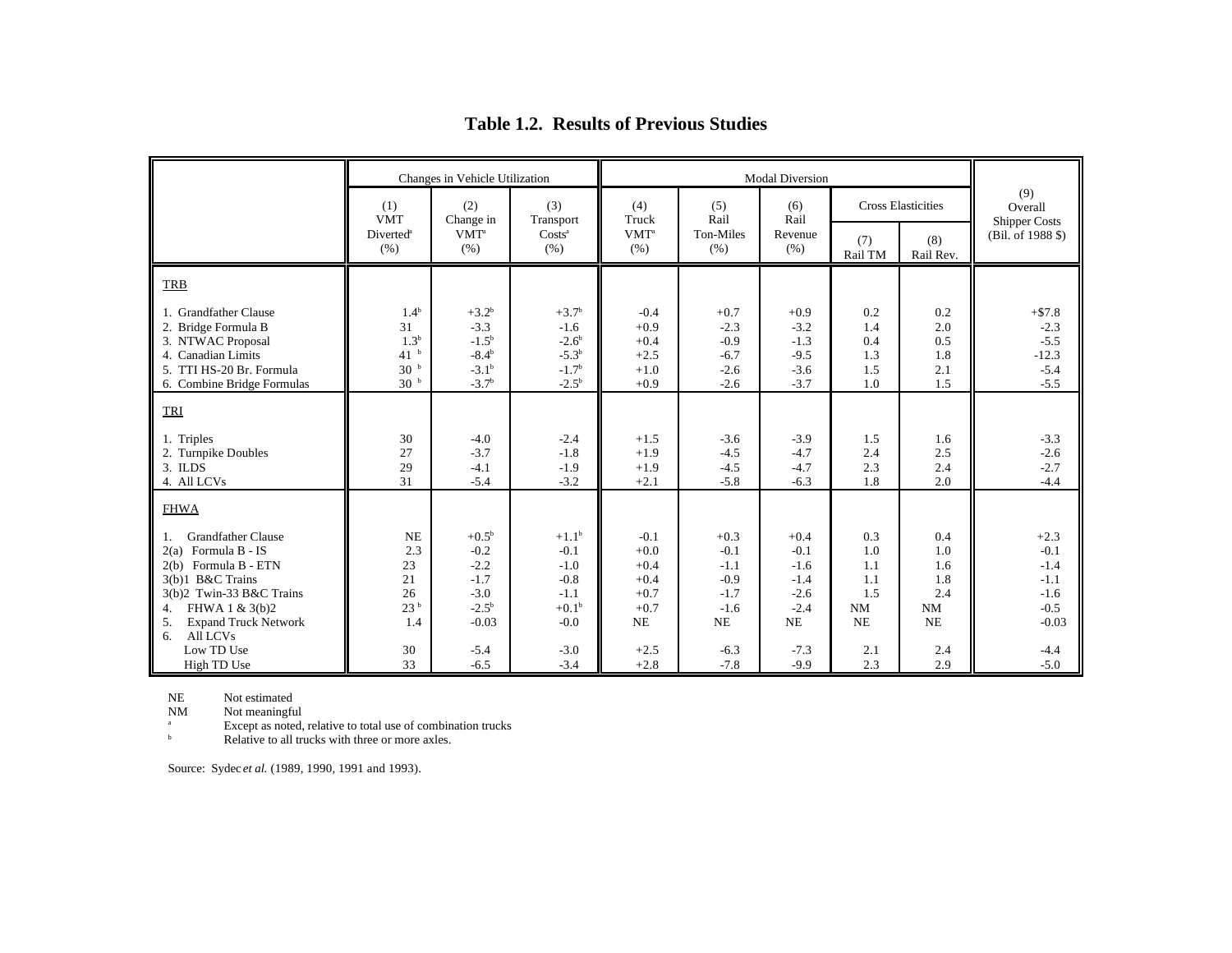competitive rate reductions would have on railroad revenue. (Several of the FHWA analyses also estimated the effects of reduced rail traffic on railroad costs. The estimated effects on costs, not shown, generally were about 60 percent of the effects on railroad revenue.)

Columns 7 and 8 show implicit cross elasticities for percentage changes in railroad ton-miles and railroad revenue relative to percentage changes in truck transport costs. These cross elasticities were obtained by dividing values in Columns 5 and 6 by those in Column 3.<sup>6</sup>

The final column of Table 1.2 summarizes the estimates of the effects of each policy option on overall shipper costs in billions of 1988 dollars. These estimates include the change in other logistics costs resulting from modal diversion, but they exclude the appreciably smaller changes in other logistics costs that may result from changes in vehicle configurations used.

The results summarized in Table 1.2 are aggregate results that sometimes obscure the estimates for usage of individual configurations. For example, Column 1 shows estimates of the overall percentage of current VMT diverted in the three "All LCV" analyses (TRI 4, FHWA 6 - Low TD, and FHWA 6 - High TD) to be relatively similar (31, 30 and 33 percent, respectively<sup>7</sup>). However, the three analyses actually produce appreciable differences in the estimates of the percentage of current traffic diverted to turnpike doubles (1.8, 2.3 and 5.5 percent, respectively). For additional detail on the results of these analyses, the source documents (Sydec, *et al.*, 1989, 1990, 1991 and 1993) should be consulted.

Except for the two Grandfather Clause policies, the estimates of percentage changes in 6 railroad ton-miles and railroad revenue were, in turn, partly or completely derived from cross elasticities produced by two runs of the ICM (Jack Faucett Associates, 1990b, p. 18). The ICM runs produced rail ton-mile cross elasticities of 0.99 under conditions approximating policy FHWA 2(b) and 1.50 under conditions approximating policy FHWA 3(b)2. (The differences between these values and those shown in Table 1.2 result from the use of rounded data in deriving all elasticities shown in Table 1.2.) The corresponding rail-revenue cross elasticities produced by the ICM were 1.43 and 2.30, respectively.

The second of these figures is lower than the first primarily because the cost assumptions used <sup>7</sup> in FHWA 6 (Jack Faucett Associates, 1991), but not in any of the other analyses, incorporate increased user charges that were assumed to apply to vehicles registered at GVWs over 80,000 pounds.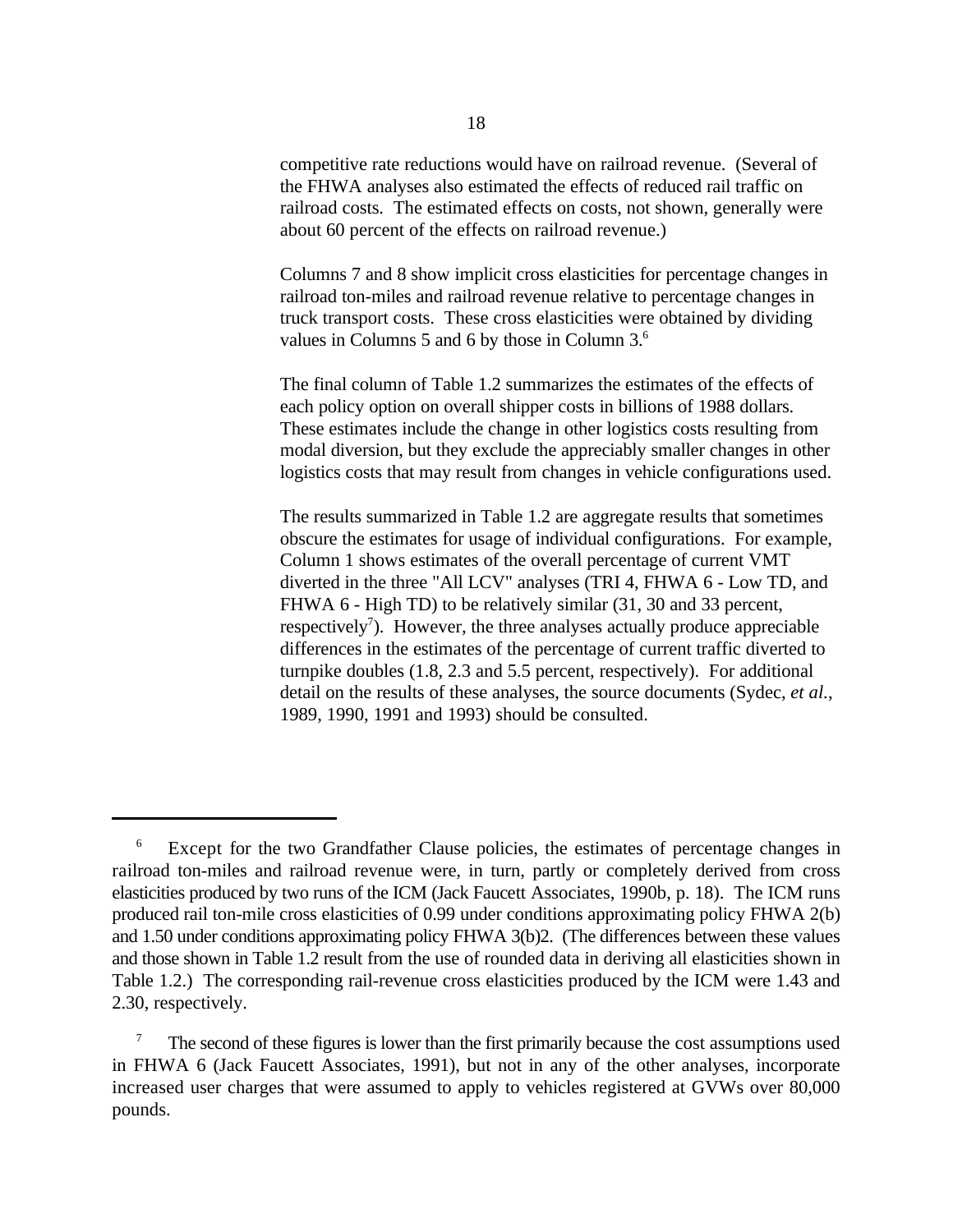#### **2.0 Knowledge Gaps and Research Needs**

The largest gap in the transportation research community's current understanding of the effects of truck size and weight regulations on truck travel and mode share is in the estimation of the modal diversion caused by policy changes. The substantial differences between the results produced using the CN/CP elasticities and those produced using the AAR elasticities indicates a relatively wide disparity between informed rail-industry analysts in the extent of diversion that would be expected for any given change in truck costs (see Section 1.2(a)). Unfortunately, the proprietary nature of most rail industry analyses makes it unlikely that one can obtain enough details about the CN, CP and AAR analyses to be able to identify the sources of the differences.

The T-R/R-D Diversion Model, now being developed (see Section 1.2(c)), has the important advantage of being nonproprietary and eventually should be very useful for performing these diversion analyses. However, this model still requires a substantial amount of additional development, refinement, review and testing. Accordingly, in the near term, the practical options for analyzing modal-diversion effects are either to use multiple sources and to produce a range of diversion estimates, or to choose one source as particularly appropriate for a given purpose and to accept the estimates it produces as the best available.

Another issue relating to the performance of any modal-diversion analysis relates to the level of effort to be budgeted, and, in particular, whether to use published cross-elasticities or new model runs. Also, regardless of the source and type of analysis used, some effort should be planned to minimize the effects of any identifiable weaknesses in the source (such as those discussed in Section 1.2).

A second area warranting further investigation relates to the use of aggregate data in the estimation of the effects of regulatory changes on vehicle configurations used. Data sources that attempt to represent the universe of all truck transport (e.g., the Truck Inventory and Use Survey, and the forthcoming Commodity Flow Survey (CFS)) do not provide data on individual shipments (though it might be possible to request the Census Bureau to perform specified analyses of CFS data at the individual shipment level). However, aggregate data may not provide sufficient detail to permit ready distinctions to be made between shipments that can be transported most efficiently using one configuration from those that can be transported most efficiently using another configuration.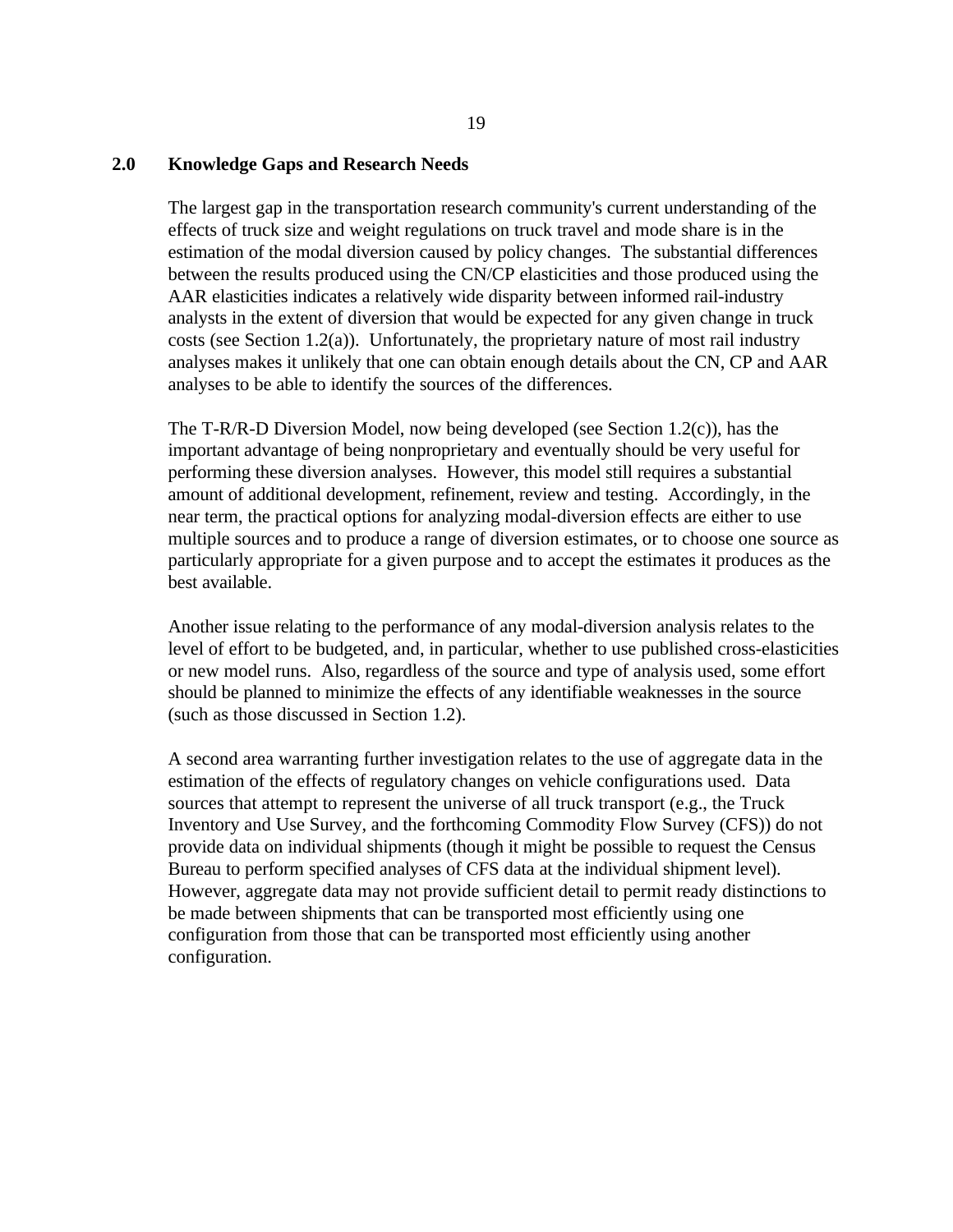## **3.0 References for Truck Travel and Mode Share Working Paper**

## **Forthcoming**

U.S. Bureau of the Census, *1992 Census of Transportation*, Truck Inventory and Use Survey, public use file, Washington, D.C., forthcoming.

U.S. Bureau of the Census, *1993 Commodity Flow Survey*, public use file, Washington, D.C., forthcoming.

## 1993

Sydec, Inc., Transmode Consultants, Inc., and Jack Faucett Associates, *Analysis of Longer Combination Vehicles, Part Three: Effects on Transportation Costs and Diversion of Traffic from Standard Combination Trucks and the Railroads*, Final Report, prepared for the Federal Highway Administration, Washington, D.C., November 1993.

## 1991

Jack Faucett Associates, *The Effects of Size and Weight Limits on Truck Costs*, Working Paper, prepared for the Federal Highway Administration, Washington, D.C., Revised October 1991.

Sydec, Inc., Jack Faucett Associates, and Transportation Consulting Group, Inc., *Truck Size and Weight and User Fee Policy Analysis Study: Part One: Productivity Effects of Policy Options*, Final Report, prepared for the Federal Highway Administration, Washington, D.C., March 1991.

Transmode Consultants, Inc., *The U.S. Trucking Industry: A Statistical Profile*, prepared for the Association of American Railroads, Washington, D.C., June 1991.

#### 1990

Jack Faucett Associates, *The Effects of Size and Weight Limits on Truck Costs*, Working Paper, prepared for the Federal Highway Administration, Washington, D.C., June 1990 (1990a).

Jack Faucett Associates, *Modal Diversion Effects of Changes in Truck Size and Weight Limits*, Working Paper, prepared for the Federal Highway Administration, Washington, D.C., July 1990 (1990b).

Sydec, Inc. and Jack Faucett Associates, *Productivity and Consumer Benefits of Longer Combination Vehicles*, Final Report, prepared for the Transportation Research Board, Washington, D.C., May 14, 1990.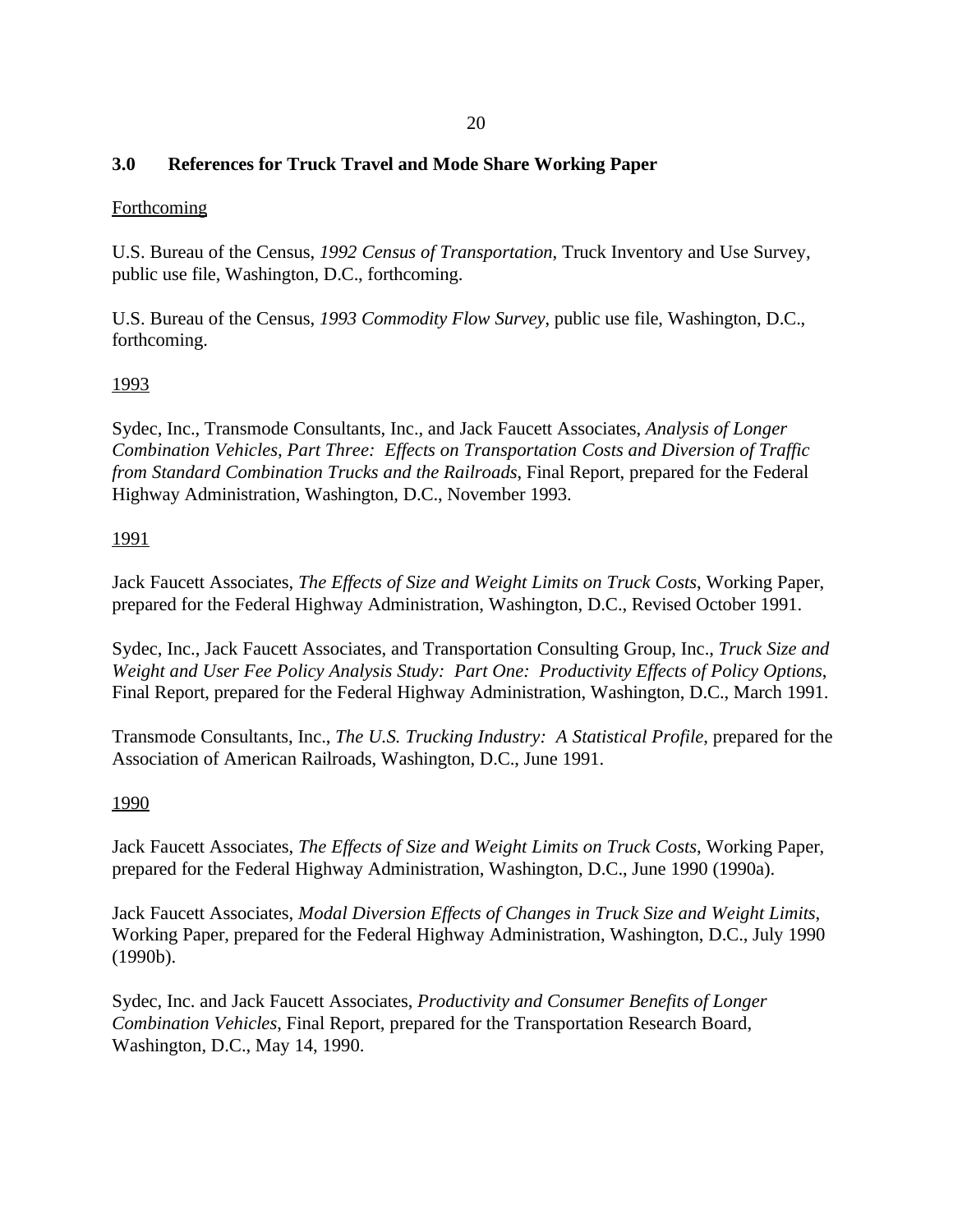Transportation Research Board, National Research Council, *Truck Weight Limits: Issues and Options*, Special Report 225, Washington, D.C., 1990.

Transportation Research Board, National Research Council, *New Trucks for Greater Productivity and Less Road Wear: An Evaluation of the Turner Proposal*, Special Report 227, Washington, D.C., 1990.

# 1989

Sydec, Inc. and Jack Faucett Associates, *Productivity Analysis for Truck Weight Study*, Final Report, prepared for Trucking Research Institute, Alexandria, VA, October 25, 1989.

# 1988

Dennis, Scott M., *The Intermodal Competition Model*, Washington, D.C., September 1988.

# 1986

U.S. Department of Transportation, Transportation Systems Center, *The Feasibility of a Nationwide Network for Longer Combination Vehicles*, Working Paper: Effects on Truck Traffic and Transportation Costs, Cambridge, MA, May 1986.

U.S. Department of Transportation, Transportation Systems Center, *The Feasibility of a Nationwide Network for Longer Combination Vehicles*, Working Paper: Impacts of Longer Combination Vehicles on Railroads, Cambridge, MA, July 1986.

# **Newly Reviewed Literature**

# 1994

Morlok, Edward K., and Lazar N. Spasovic, "Redesigning Rail-Truck Intermodal Drayage Operations for Enhanced Service and Cost Performance," *Journal of the Transportation Research Forum*, Vol. 34, No. 1, 1994, pp. 16-31. (Presents estimated costs for several alternative systems for providing drayage to a Conrail intermodal yard.)

Norris, Bahar, *Intermodal Freight: An Industry Overview*, Volpe National Transportation Systems Center, prepared for the Federal Highway Administration, Washington, D.C., March 1994. (Contains an extensive overview of rail-truck intermodal operations, but no information relating to how changes in truck costs would affect intermodal traffic.)

Oak Ridge National Laboratory, Center for Transportation Analysis, *Effect of Truck Size and Weight Policy Options on Carrier and Shipper Productivity*, Draft Final Report, prepared for the Federal Highway Administration, Washington, D.C., April 1, 1994. (Develops estimates of truck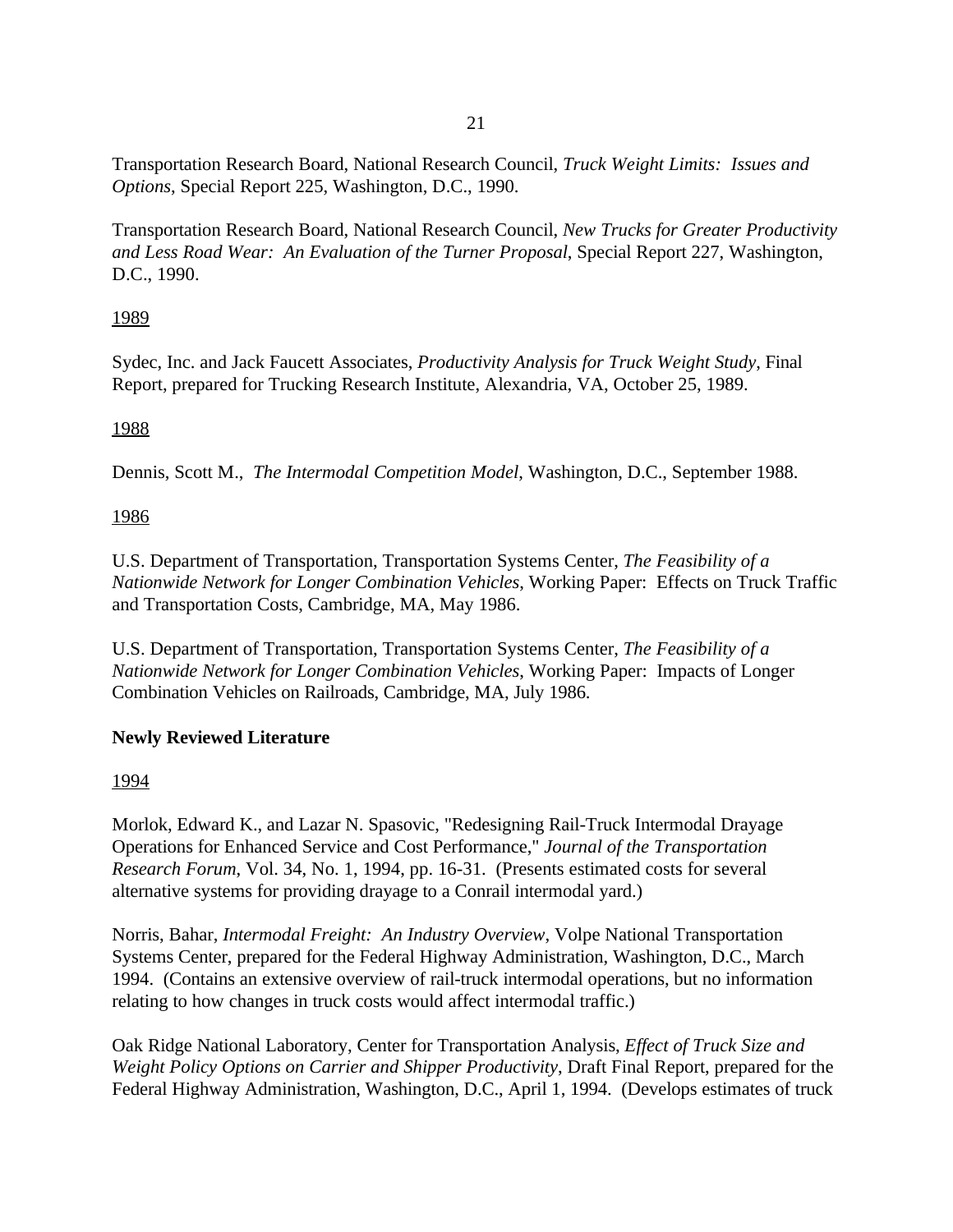freight that might be diverted to Rocky Mountain doubles or turnpike doubles as a function of annual volume of freight shipped from a particular origin to a particular destination and relative rates for LCVs and semis. Assumes that carriers will not match trailers from different shippers in order to form LCVs. Does not consider costs of accessing an LCV network. Using Jack Faucett Associates (1991) costs and assuming increased GVW limits, estimated 23 to 35 percent of weight-limited traffic would be diverted to LCVs and 31 to 50 percent of cube-limited traffic.)

Transmode Consultants, Inc., *Truck-Rail, Rail-Truck Diversion Model*, User Manual, Draft, Washington, D.C., April, 1994. (See Section 1.2(c).)

Transportation Association of Canada and Canadian Trucking Research Institute, *Impacts of Canada's Heavy/Vehicle Weights and Dimensions Research and Interprovincial Agreement*, June 1994. (Estimates that, because of increased weight limits adopted for B Trains, there has been a significant shift from the use of A and C Trains to B Trains (primarily eight-axle B Trains) and that this shift is likely to continue over the next decade. A slight increase (of about 5 percent) has also been observed in the use of six-axle semis, and this increase also is expected to grow.)

U.S. General Accounting Office, *Longer Combination Trucks: Potential Infrastructure Impacts, Productivity Benefits, and Safety Concerns*, GAO/ RCED-94-105, Washington, D.C., August 1994. (Based on an extensive review of the literature (but not Sydec, *et al.*, 1993, which was not released in time to be reviewed) and discussions with shippers, trucking companies, and truck and railroad associations, GAO concluded that use of LCVs would be modest. Diversion estimates of 4 to 11 percent of railroad traffic are quoted but not considered to be significant, partly because of GAO's concerns that the ICM (used for deriving all but one of the estimates) overestimates diversion.)

#### 1993

Peat Marwick Stevenson & Kellogg, *Economic Impact of Introducing 53' Semi-Trailers and 25 Metre B-Trains in Ontario*, prepared for the Ontario Ministry of Transportation, Downsview, Ontario, January 11, 1993. (PMS&K quote CN and CP estimates that indicate that allowing semi-trailer lengths in Ontario to be increased from 48 to 53 feet would reduce rail revenue attributable to traffic to, from and within Ontario by about 1.4 percent. A survey of 65 shippers suggests that actual diversion would be only about 0.35 percent, and PMS&K's own estimate of revenue loss is 0.1 to 0.7 percent. All sources agreed that increasing B-Train lengths from 23 to 25 meters would have little impact on rail revenues.)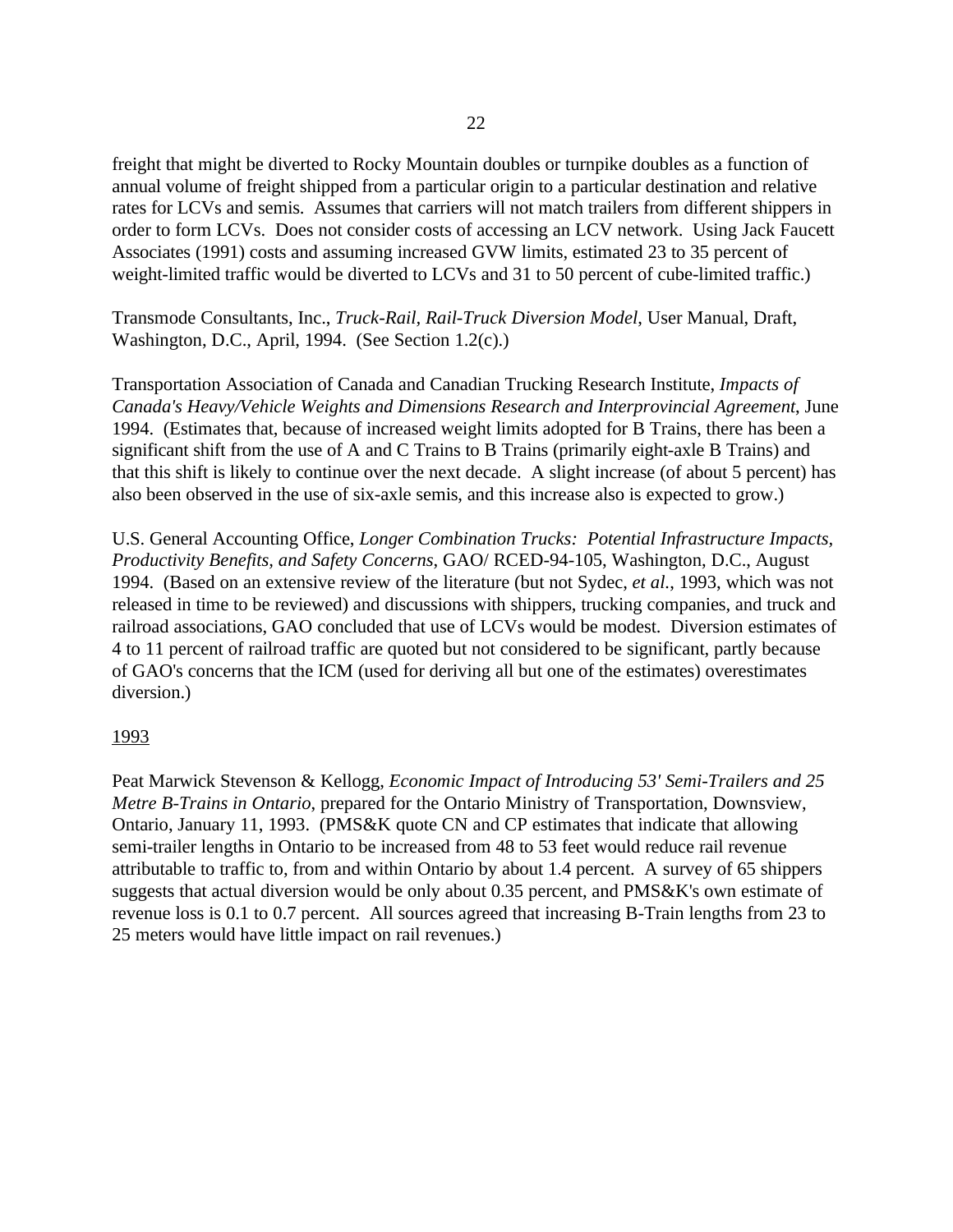#### 1992

Abdelwahab, Walid and Michel Sargious, "Modeling the Demand for Freight Transport: A New Approach," *Journal of Transportation Economics and Policy*, January 1992, pp. 49-70. (A three-equation model for estimating truck/rail mode share and shipment size for each of the two modes is developed and estimated using a quasi-maximum likelihood procedure.)

German, H. Wade, and Michael W. Babcock, "How Can Railroads Recapture Lost Market Share?" *Journal of the Transportation Research Forum*, Vol. 32, No. 2, 1992, pp. 355-368. (An econometric rail/truck mode share model is developed using as independent variables relative rail and truck prices, relative rail and truck service quality, and nine dummy variables for 1981 through 1989. The ratio of Interstate highway miles to total Federal-aid highway miles is used as a proxy for motor-carrier service; and average freight train speed is used as a proxy for rail service. The model fit is good, but the reliance on proxies and the large number of dummy variables leave the significance of the results open to question.)

Oum, Tae Hoon, W.G. Waters, II, and Jong-Say Yong," Concepts of Price Elasticities of Transport Demand and Recent Empirical Estimates," *Journal of Transport Economics and Policy*, May 1992, pp. 139-154. (Presents estimates of own-price elasticities of demand for rail and truck transport, by commodity, from 11 studies using log-linear, aggregate logit, translog, and discrete-choice models. For a given mode and commodity, elasticity estimates frequently vary by a factor of two to four.)

## 1990

Jones, J., F. Nix, and C. Schwier, *The Impact of Changes in Road User Charges on Canadian Railways*, Final Report, prepared for Transport Canada, revised September 1990. (See Section  $1.2(a)$ .)

## 1987

Irwin, N.A. and R.A. Barton, *Economics of Truck Sizes and Weights in Canada*, Final Report, Council on Highway and Transportation Research and Development and the Roads and Transportation Association of Canada, Ottawa, July 1987. (Four alternative scenarios for increased size and weight limits in Canada were estimated by the CN and CP to reduce their annual net contribution by \$108 to \$192 million and to reduce gross revenue by four to nine percent. The portion of the report containing additional details about these estimates has not yet been received.)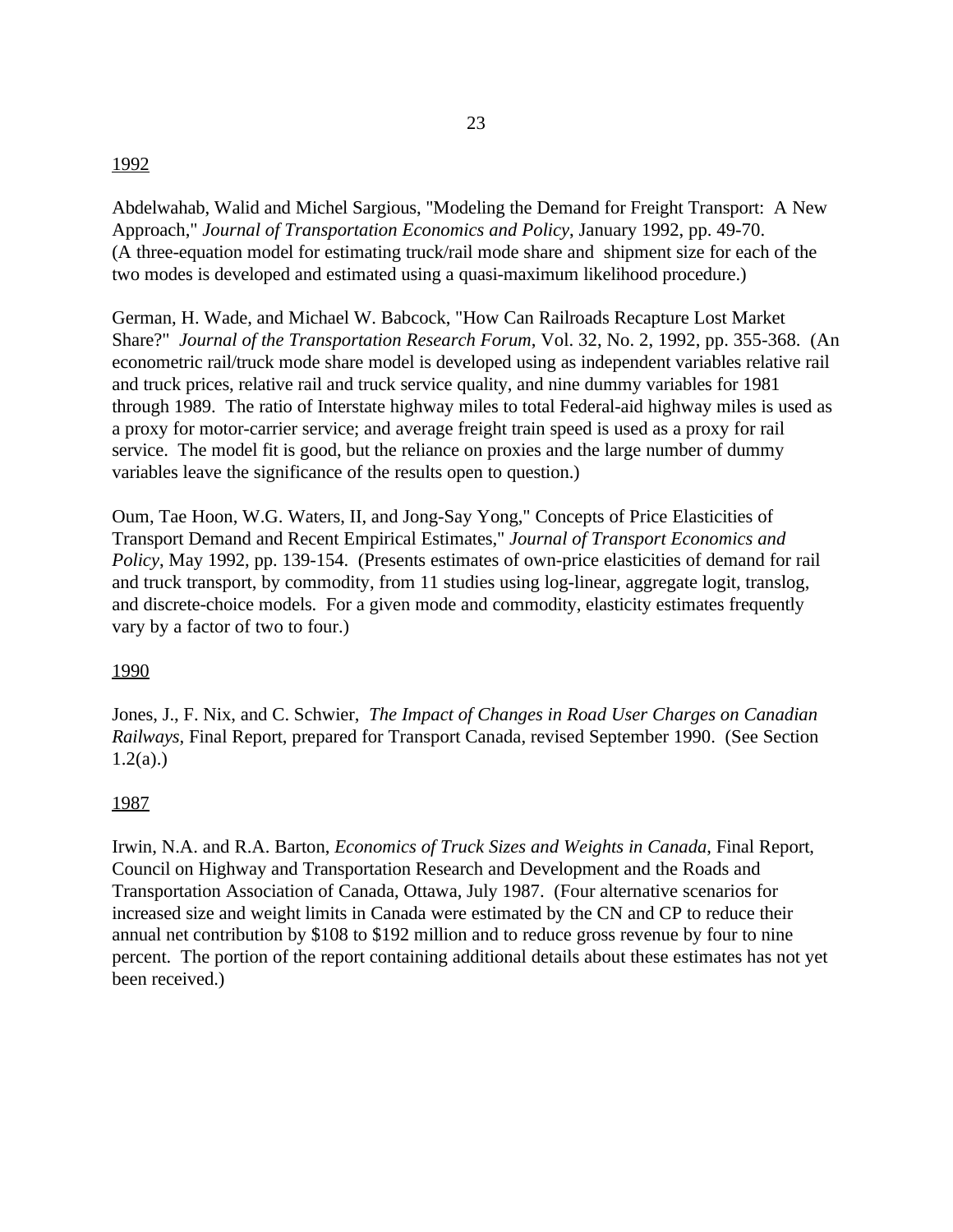### **Appendix. Further Critique of the Two Modal-Diversion Models**

Brief descriptions of two modal-diversion models, AAR's Intermodal Competition Model (ICM) (Dennis, 1988) and Transmode Consultants' Truck-Rail, Rail-Truck (T-R/R-T) Diversion Model (Transmode Consultants, 1994), are presented in Section 1.2(b) and (c). As stated in those sections, we have a number of concerns about each of these models. These concerns are presented below.

## **A.1 The Intermodal Competition Model**

Our most important concern about the use of the ICM relates to the truck cost analysis performed by the model. This analysis presumes that the utilization rates of larger and heavier vehicles generally would be the same as current utilization of 48-foot semitrailers; i.e., that all loads carried would be loads for which the vehicles are designed and that there would be no increase in empty mileage and no decrease in annual mileage. As discussed in Section 1.1 above and in Section 1.5 of Working Paper 7, these assumptions about utilization are optimistic, especially with respect to non-door-to-door configurations such as twin 48s. ICM's estimates of cost savings resulting from the use of larger and heavier trucks are overstated, and, accordingly, modal-diversion estimates derived using these cost estimates are too high. This problem is not insurmountable. The model has been run in the past using exogenously specified estimates of the effects of regulatory changes on truck transport costs (Jack Faucett Associates, 1990b, and Sydec, 1991); and adjustments also can be made to ICM results (with some loss of accuracy) to compensate for any known tendency of the model to over or underestimate diversion.

Several other factors have affected ICM results that have been produced in the past, although some of these may have been corrected in the latest version of the model. These factors are listed below, along with estimates that we previously made of the effect of these factors on the model's estimates of overall diversion to twin 48s (Sydec, 1993, pp.  $V-4 - V-5$ ).

- Fuel taxes were assumed to be zero on truck movements originating in Canada, increasing overall diversion by an estimated 8.0 percent.
- The costs of reconfiguring twin 48s and the costs of access hauls to the twin-48 network were not adequately reflected for short hauls (particularly those under 800 miles) while they were overestimated for long hauls (particularly those over 1,800 miles), increasing overall diversion by about 23 percent.
- Because the ICC waybill sample does not identify the true origin and true destination of intermodal movements (but only the rail origin and rail destination), the ICM underestimates the cost of intermodal movements and significantly underestimates diversion of these movements. Overall diversion was estimated to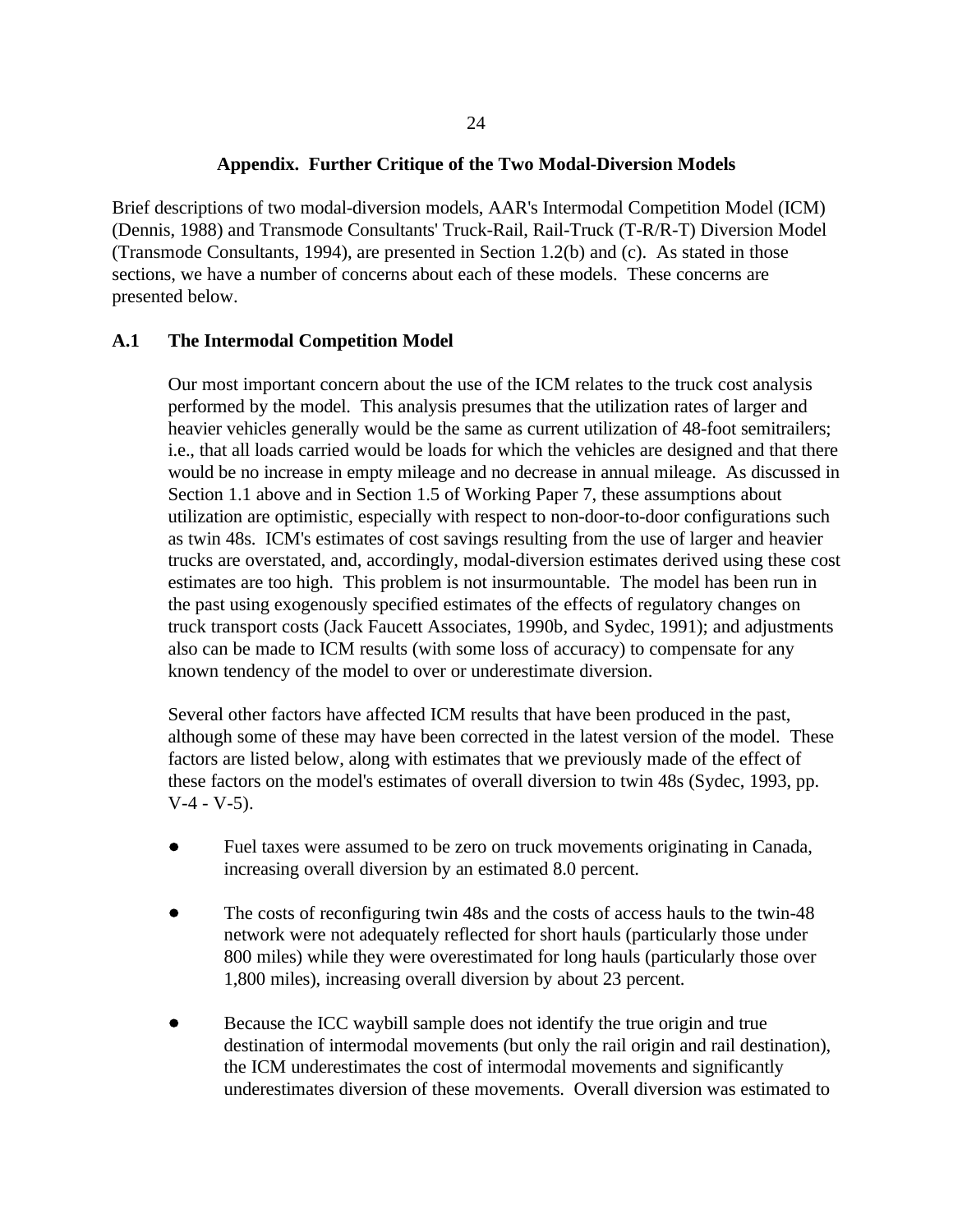be reduced by 3 percent, but the magnitude of this underestimate can be expected to grow as intermodal traffic grows.

- The use of waybill data for a recent historic year tends to understate the portion of rail traffic that is intermodal or will be in the future. Since intermodal traffic is the traffic most readily divertible to twin 48s, overall diversion to twin 48s tends to be underestimated.
- ICM estimates of other logistics costs (OLCs) (which have been printed in the past but are no longer printed) do not appear to represent realistic relationships between OLCs for rail movements and OLCs for truck movements. (However, the model appears to have been calibrated to compensate for this effect.)

It should be emphasized that some of these problems may have been corrected in the latest version of this model.

Finally, although we have not reviewed the construction of the North American Trucking Survey (NATS) or the way the ICM uses this data to represent the universe of railcompetitive truck shipments, the National Motor Truck Data Base (the predecessor to the NATS) had an inherent, but easily correctable, bias toward over-representing long-haul movements (Sydec, 1993, p. C-7). If the ICM is used with NATS for estimating truck-torail diversion resulting from policy changes that *increase* truck costs, a failure to adjust for this bias will result in a significant overrepresentation of long-haul truck movements, which are relatively divertible, and therefore truck-to-rail diversion will be overestimated.

## **A.2 The T-R/R-T Diversion Model**

Our concerns about the current version of the T-R/R-T Diversion Model are based on a brief review of the model description and of the three pages of output produced in an appendix for a single shipment (of a weight-limited sodium compound).

The most significant of our concerns relate to the analysis of LCVs. Data contained in the appendix indicates that transit times for LCVs are assumed to be one-third shorter than those of for-hire TL transport, and that reliability is assumed to be 20 percent better. Although not discussed anywhere in the User Manual, the shorter transit times reflect an assumption that around-the-clock relay operation would be used for LCVs but not for conventional trucks. However, the cost structures used for LCVs and for conventional trucks apparently do not reflect any cost difference between relay operation and the singledriver operation assumed for conventional trucks. (If the costs actually are similar, conventional TL operators would choose to provide the better service attainable with relay operation.)